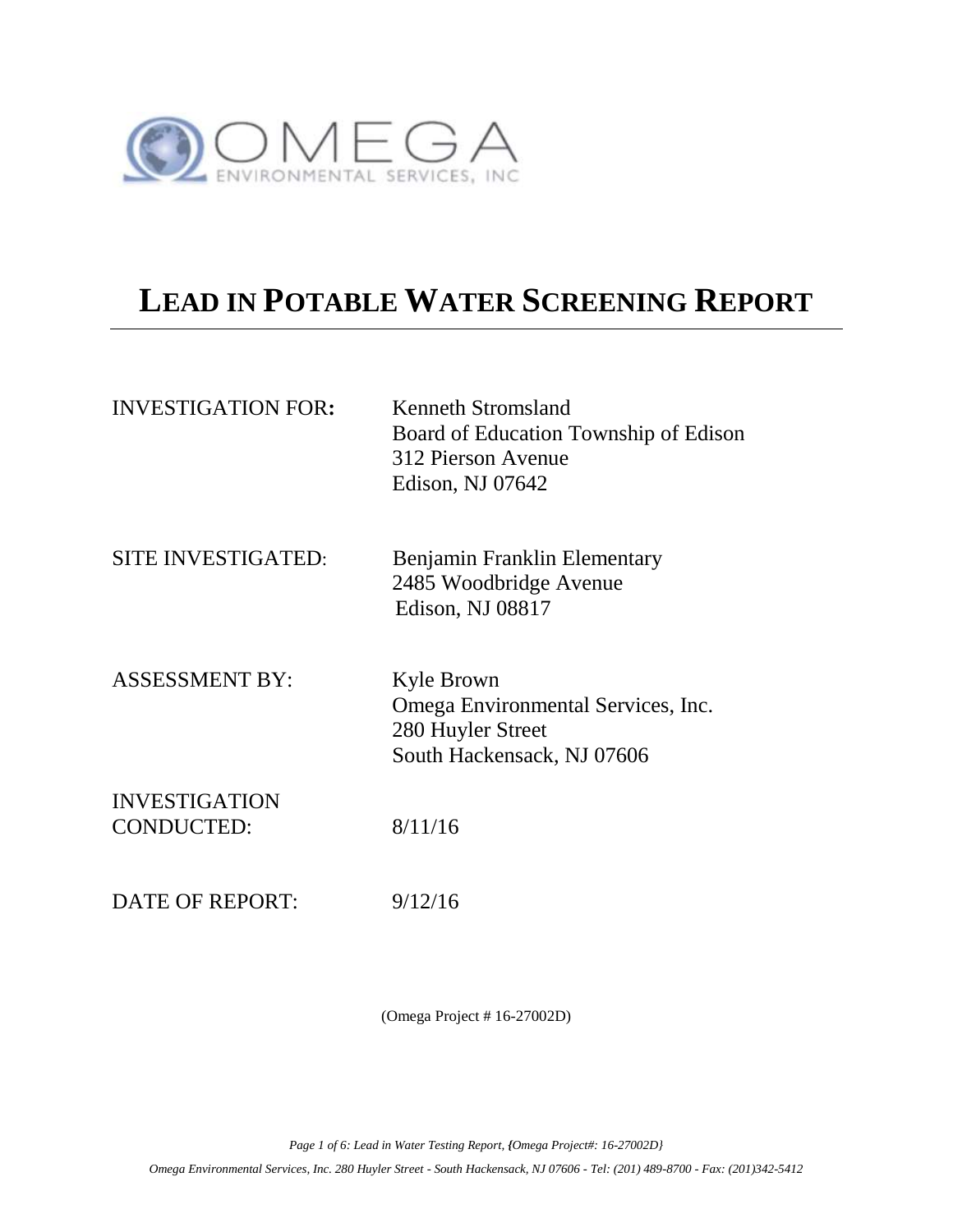# **TABLE OF CONTENTS**

# **EXECUTIVE SUMMARY/PROJECT OVERVIEW**

- **1. RESULTS TABLE**
- **2. SAMPLING METHODOLOGY**
- **3. DISCUSSION OF RESULTS**
- **4 RECOMMENDATIONS**

# Appendices:

- A. Draft Plumbing Schematic and Outlet Inventory
- B. Laboratory Analytical Reports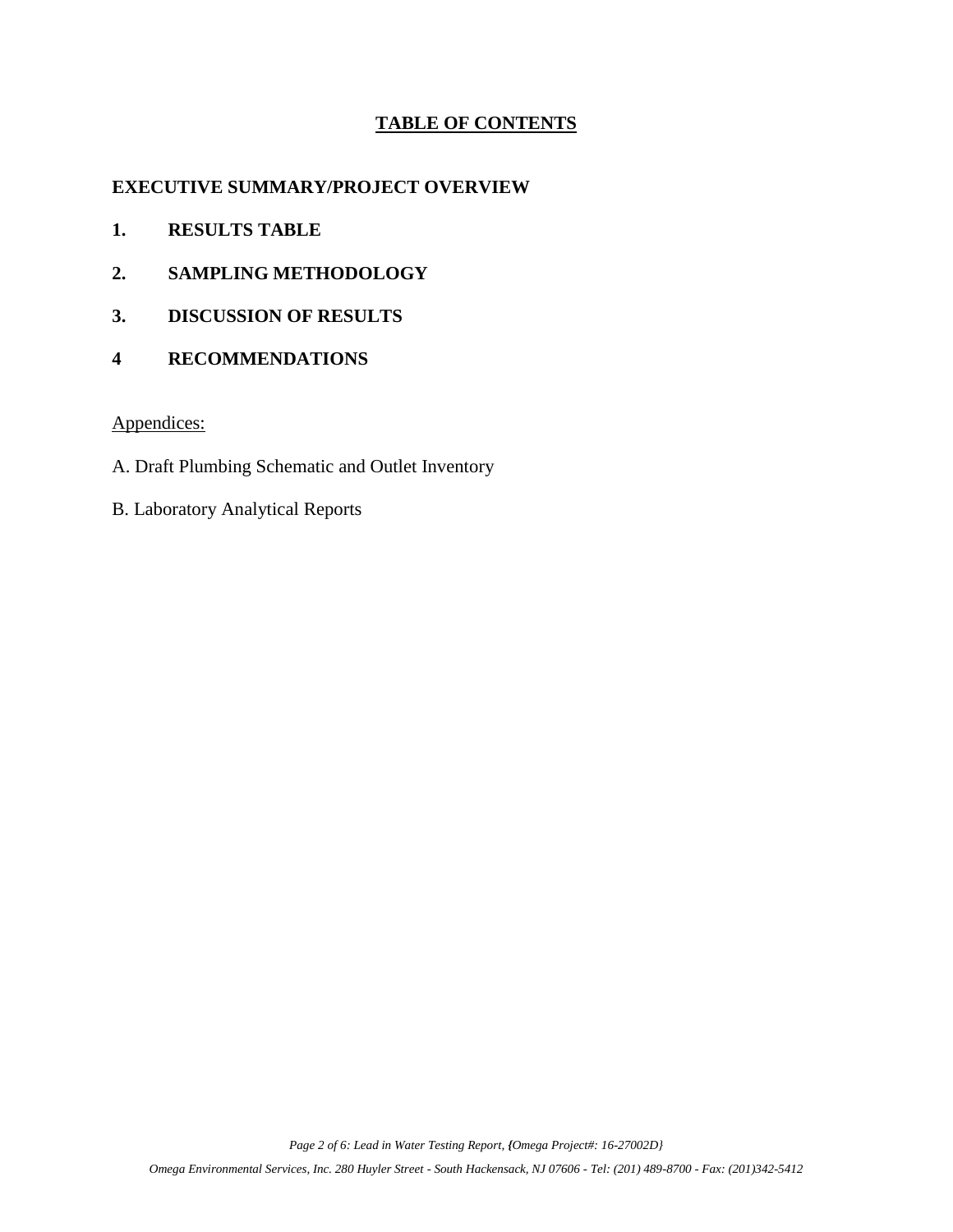# **EXECUTIVE SUMMARY:**

The Board of Education Township of Edison requested lead in water testing of potable water outlets at Benjamin Franklin Elementary, 2485 Woodbridge Avenue, NJ 08817.

# *Previous Testing*

No information related to previous testing was available.

*Recent Testing (8/11/16)*

In order to assess the building water outlets a full testing of all potable outlets was performed on August 11, 2016.

Reportedly the outlets were not flushed or used on the day of testing.

First draw and flush samples (30 second) were collected of 28 water fountains and sinks.

**Results of most first draw samples analyzed were below the Lead and Copper Rule action level of 15 ppb. Two first draw samples were above 15 ppb. The associated flush samples were below 15 ppb.** 

**On one outlet, the first draw results was below 15 ppb, while the flush sample result was above 15 ppb.**

See Section 3 Discussion of Results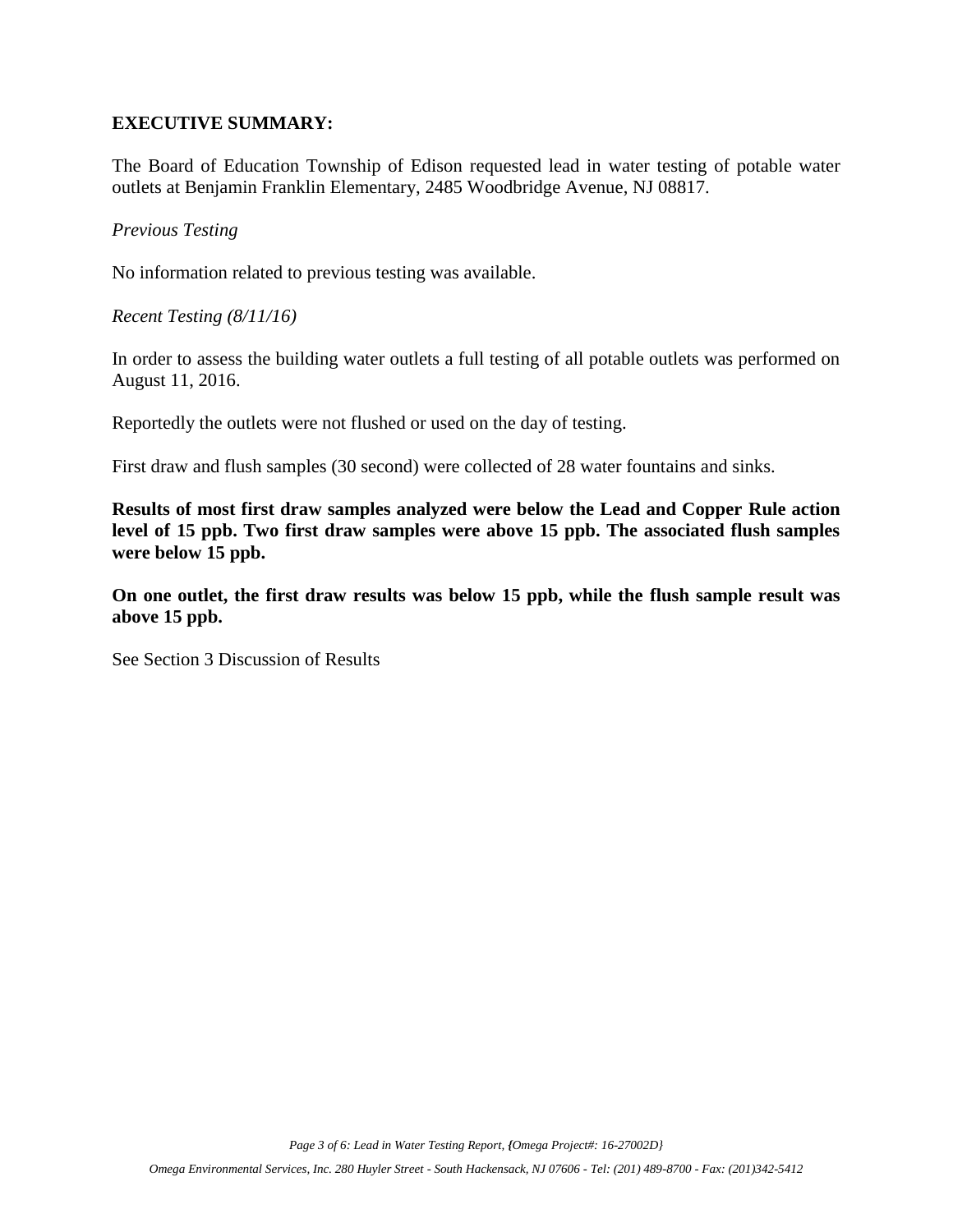# **1 RESULTS TABLE:**

| Outlet<br>#     | <b>Sample</b><br># | Location                                | $1st$ draw<br>(FD) or<br>flush<br>(FL) | <b>Results</b><br>(ppb) | <b>LCR</b><br><b>Action</b><br><b>Level</b><br>(1)<br>(ppb) |
|-----------------|--------------------|-----------------------------------------|----------------------------------------|-------------------------|-------------------------------------------------------------|
| 01              | 1A                 | Water Fountain Near (R) 148             | <b>FD</b>                              | $<1.0$                  | 15                                                          |
| 01              | 1B                 | Water Fountain Near (R) 148             | FL                                     | 22                      | $\overline{15}$                                             |
| 02              | 2A                 | <b>Water Fountain Near (L) 148</b>      | <b>FD</b>                              | 18                      | 15                                                          |
| 02              | 2B                 | Water Fountain Near (L) 148             | FL                                     | 14                      | 15                                                          |
| $\overline{03}$ | 3A                 | Kitchen Sink (Right)                    | <b>FD</b>                              | $\overline{3.3}$        | $\overline{15}$                                             |
| 03              | 3B                 | Kitchen Sink (Right)                    | FL                                     | $<1.0$                  | 15                                                          |
| 05              | 4A                 | Water Fountain Next to Faculty Room (R) | <b>FD</b>                              | 2.1                     | 15                                                          |
| 05              | 4B                 | Water Fountain Next to Faculty Room (R) | FL                                     | < 1.0                   | 15                                                          |
| 05              | 5A                 | Water Fountain Next to Faculty Room (L) | <b>FD</b>                              | < 1.0                   | 15                                                          |
| 05              | 5B                 | Water Fountain Next to Faculty Room (L) | FL                                     | < 1.0                   | 15                                                          |
| 05A             | 6A                 | Kitchen Sink Faculty Room               | <b>FD</b>                              | 1.6                     | 15                                                          |
| 05A             | 6 <sub>B</sub>     | Kitchen Sink Faculty Room               | ${\rm FL}$                             | < 1.0                   | 15                                                          |
| 08              | <b>7A</b>          | Kitchen Sink Main Office                | FD                                     | 11                      | 15                                                          |
| 08              | 7B                 | Kitchen Sink Main Office                | FL                                     | < 1.0                   | 15                                                          |
| 12              | 8A                 | Water Fountain Nurse's Office           | <b>FD</b>                              | 7.8                     | 15                                                          |
| 12              | 8B                 | Water Fountain Nurse's Office           | FL                                     | 1.3                     | 15                                                          |
| $\overline{22}$ | 9A                 | <b>Water Fountain Near 109</b>          | <b>FD</b>                              | 16                      | $\overline{15}$                                             |
| 22              | 9 <sub>B</sub>     | Water Fountain Near 109                 | FL                                     | 1.6                     | 15                                                          |
| 31A             | 10A                | Water Fountain Near 139 (R)             | <b>FD</b>                              | 1.6                     | 15                                                          |
| 31A             | 10B                | Water Fountain Near 139 (R)             | FL                                     | < 1.0                   | 15                                                          |
| 25              | 11A                | Water Fountain Across 108 (R)           | <b>FD</b>                              | 14                      | 15                                                          |
| 25              | 11B                | Water Fountain Across 108 (R)           | FL                                     | < 1.0                   | 15                                                          |
| 25              | 12A                | Water Fountain Across 108 (L)           | <b>FD</b>                              | 9.5                     | 15                                                          |
| 25              | 12B                | Water Fountain Across 108 (L)           | FL                                     | $<1.0$                  | 15                                                          |
| 54A             | 13A                | Water Fountain Across 119 (L)           | <b>FD</b>                              | < 1.0                   | $\overline{15}$                                             |
| 54              | 13B                | Water Fountain Across 119 (L)           | FL                                     | $<1.0$                  | 15                                                          |
| 54A             | 14A                | Water Fountain Across 119 (R)           | FD                                     | 3.1                     | 15                                                          |
| 54A             | 14B                | Water Fountain Across 119 (R)           | FL                                     | $<1.0$                  | 15                                                          |

(1) EPA Lead in Copper Rule (1991) Action Level for water suppliers (municipalities and private wells) and March 2016 Newark Public Schools Lead Water Testing Sampling Plan.

FL – Flush Sample (30 sec)

NA – Not Analyzed

FD – First Draw Sample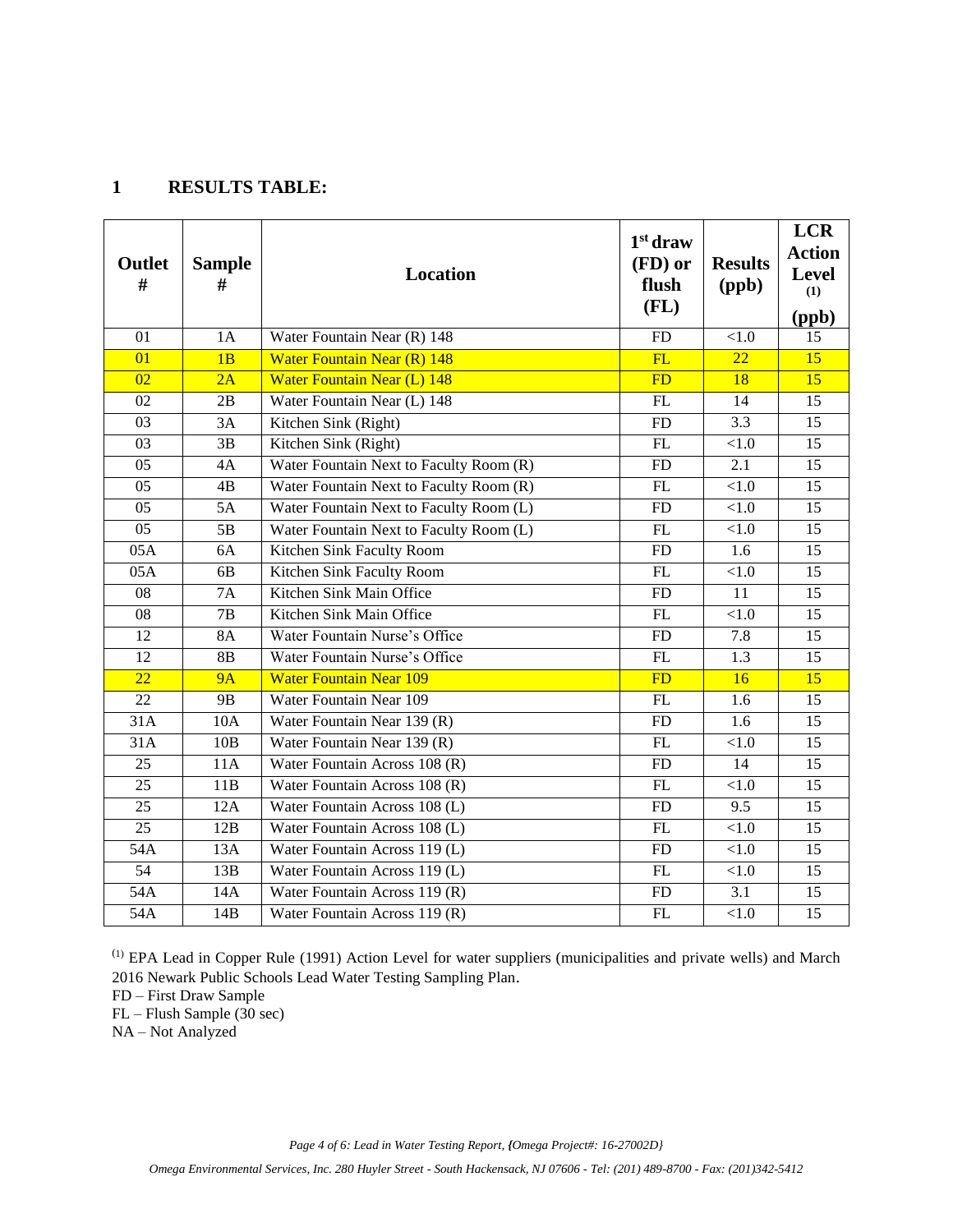# **2 SAMPLING METHODOLOGY:**

First Draw Samples - Without allowing any water to spill until sample collection, samples were collected with a relatively slow flow rate in  $250$  mL bottles prepared with Nitric Acid (HNO<sub>3</sub>) as a preservative.

Flush Samples – After collection of first draw samples the water was allowed to flow at a relatively slow rate for thirty second to flush the fixture and close piping. The flush samples are intended to test the plumbing further upstream from the fixture (behind walls).

The samples were packaged in a cooler and shipped to Pace Analytical, Melville, NY for total lead in potable water analysis (method E200.8 IOC).

# **3 DISCUSSION OF RESULTS:**

Two first draw sample results were above 15 ppb, but associated flush samples results were below 15 ppb. This indicates the source of lead is related to the fixtures themselves, not in the main building plumbing.

One flush result was above 15ppb.

# **4 RECOMMENDATIONS:**

*Short term*:

- Take any outlets with elevated results out of service.
- Re-sample the three outlets with elevated results to verify the results. Ensure proper presampling flushing procedure is conducted prior to sampling if outlets have been out of service for more than a few days.
- Conduct further evaluation and testing of outlets with elevated results.

# *Long Term*:

- If additional testing shows similar results (first draw results above 15 ppb) consider replacing the spout of the fountains (may contain brass, adding to lead levels), installing filters (if practical), or fixture replacement.
- Repeat full building testing on an annual basis. Generally this should be performed in August prior to the start of the school season.
- Develop a Lead in Water Management Plan in accordance with the 2006 EPA 3Ts for Reducing Lead in Drinking Water in Schools.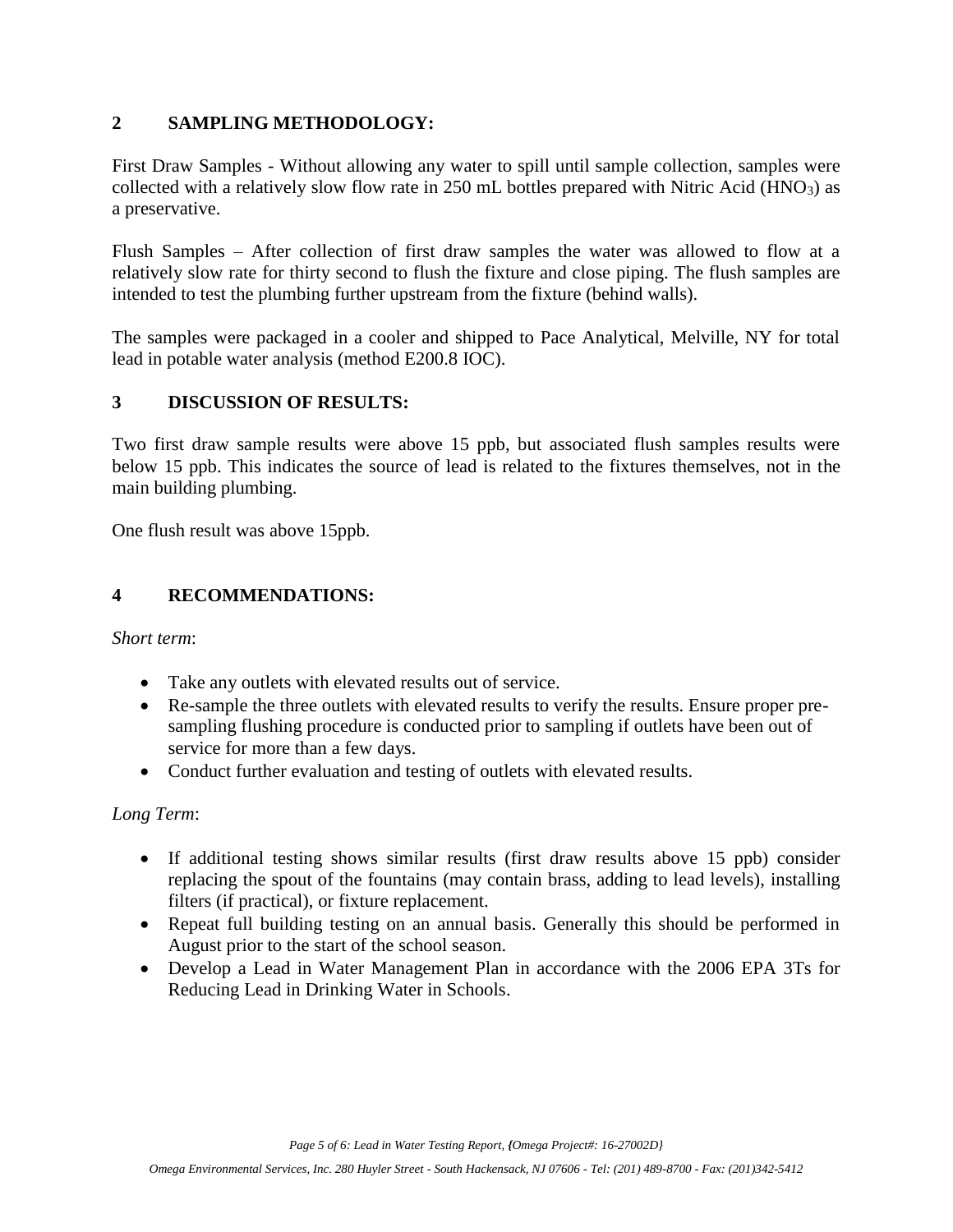# A.Outlet Location Plan/Outlet Inventory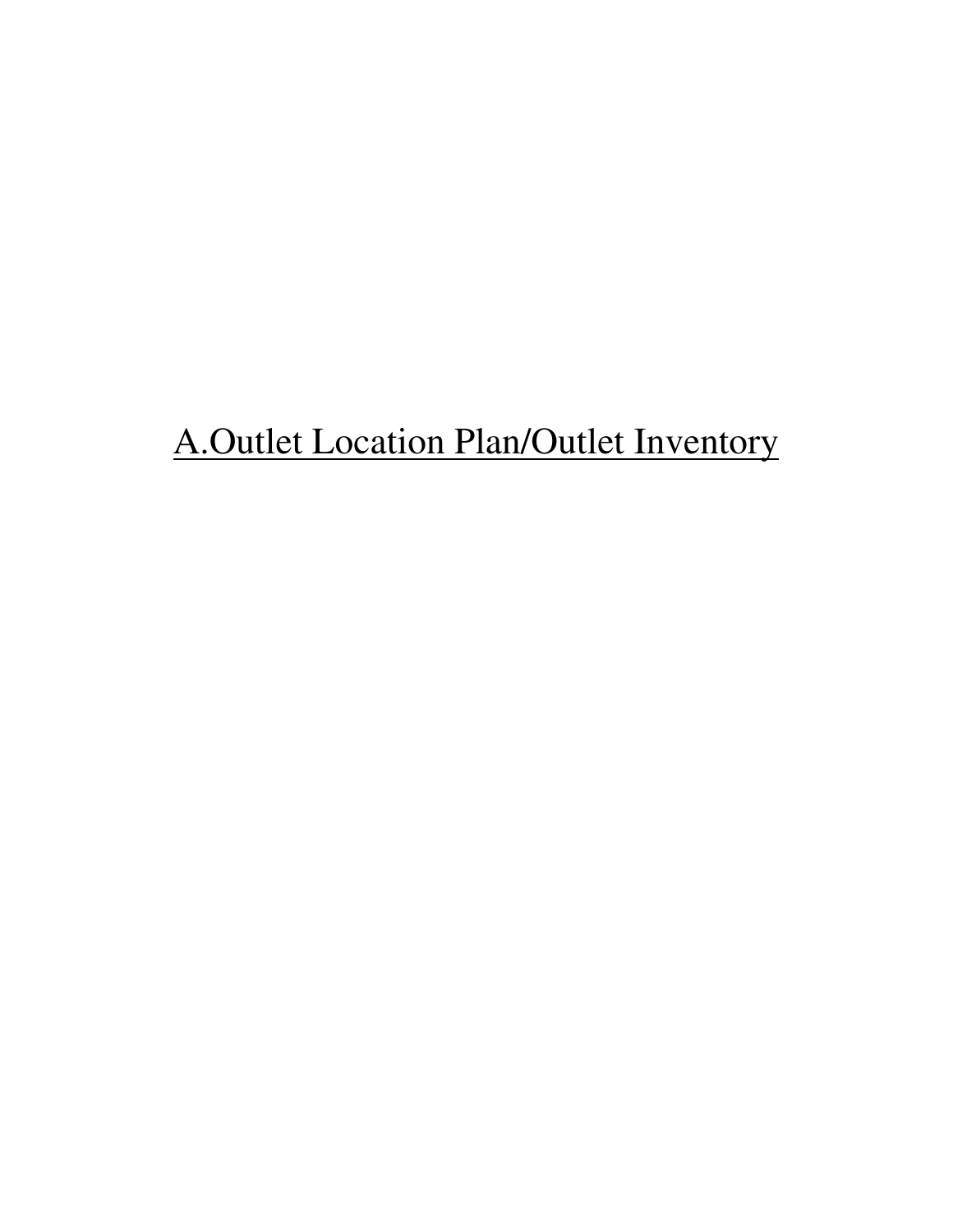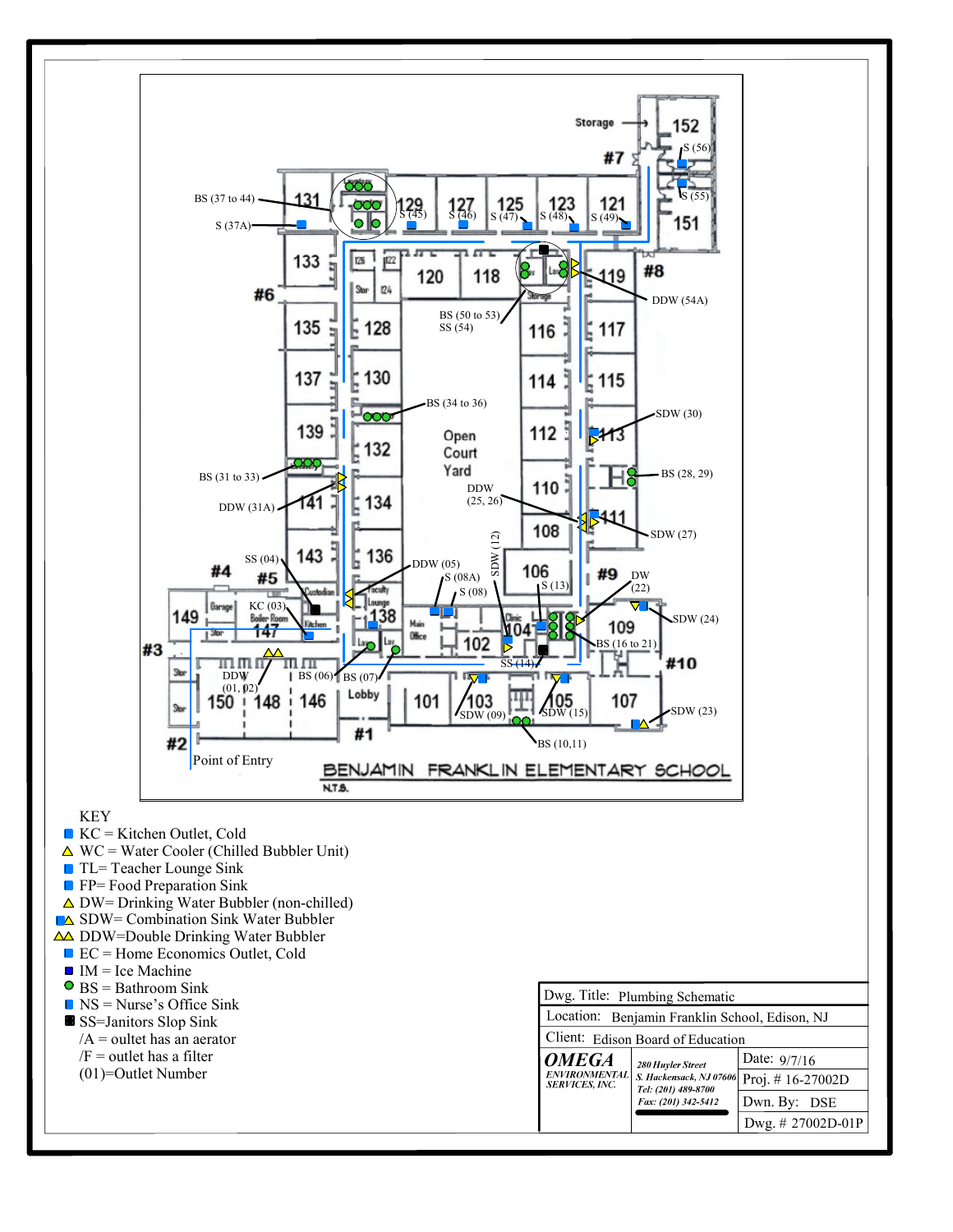# **Drinking Water Outlet Inventory**

| <b>Name of School:</b>                               | Benjamin Franklin Elementary School                               | <b>Address:</b> 2485 Woodbridge Ave., Edison, NJ 08817 |
|------------------------------------------------------|-------------------------------------------------------------------|--------------------------------------------------------|
| <b>Grade Levels:</b>                                 | <b>Year School Constructed:</b>                                   | <b>Renovations/Additions:</b>                          |
| Individual school project<br>officer Name/Signature: |                                                                   | <b>Date Completed:</b><br>9/2016                       |
| <b>Sample Location Codes</b>                         |                                                                   |                                                        |
|                                                      | DW= Drinking Water Bubbler (unchilled)                            | $KC = Kitchen Outlet, Cold$                            |
|                                                      | DDW=Double Drinking Water Bubbler (unchilled)                     | TL= Teacher Lounge Sink                                |
|                                                      | $WC = Water Cooler (Child Bubble Unit)$                           | CT= Cafeteria Outlet                                   |
|                                                      | $DWC = Double Water Cooler (Child Bubble Unit)$                   | $EC =$ Home Economics Outlet, Cold                     |
|                                                      | SWC= Combination Sink Chilled Water Cooler (chilled Bubbler Unit) | $NS = Nurse's Office Sink$                             |
|                                                      | SDW= Combination Sink Water Bubbler                               | FP= Food Preparation Sink (not otherwise specified)    |
| S = Misc. Sink; possible potable use                 |                                                                   | $IM = Ice Machine$                                     |
| /A Aerator Present                                   | $/F =$ Oultet has a filter                                        | $BS = Bathroom Sink$                                   |

|                             |                           |                  |            |              |               |                              | <b>Brass</b>                                          |                             |                              |                  |      | <b>Water Cooler</b> |          |
|-----------------------------|---------------------------|------------------|------------|--------------|---------------|------------------------------|-------------------------------------------------------|-----------------------------|------------------------------|------------------|------|---------------------|----------|
| Outlet<br>$\#$ <sup>1</sup> | Type                      | Location         | Code       | Op.<br>(Y/N) | Cor.<br>(Y/N) | Filter <sup>4</sup><br>(Y/N) | Fittings,<br>Faucets<br><b>or</b><br>valves?<br>(Y/N) | Aerator/<br>Screen<br>(Y/N) | Motion<br>Activated<br>(Y/N) | Chiller<br>(Y/N) | Make | Model               | Comments |
| 01                          | <b>Unchilled Fountain</b> | Outside Room 148 | <b>DDW</b> | $\mathbf{v}$ |               |                              |                                                       |                             | N                            | N                |      |                     |          |
| 02                          | Unchilled Fountain        | Outside Room 148 | <b>DDW</b> | $\mathbf{x}$ |               |                              |                                                       | N                           | N                            | N                |      |                     |          |
| 03                          | Kitchen Sink              | Kitchen          | KC         |              |               |                              |                                                       |                             | N                            | N                |      |                     |          |
| 04                          | Slop Sink                 | Next to Kitchen  | SS         |              |               |                              |                                                       | N                           | N                            | N                |      |                     |          |

<sup>&</sup>lt;sup>1</sup> Number outlets starting at the closest outlet to the Point of Entry (POE).<br><sup>2</sup> **Operational?** Document if permanently or temporarily out of service on the Attachment B- Plumbing Profile.<br><sup>3</sup> **Signs of Corrosion?** Sign

<sup>4</sup> Document on Attachment D- Filter Inventory.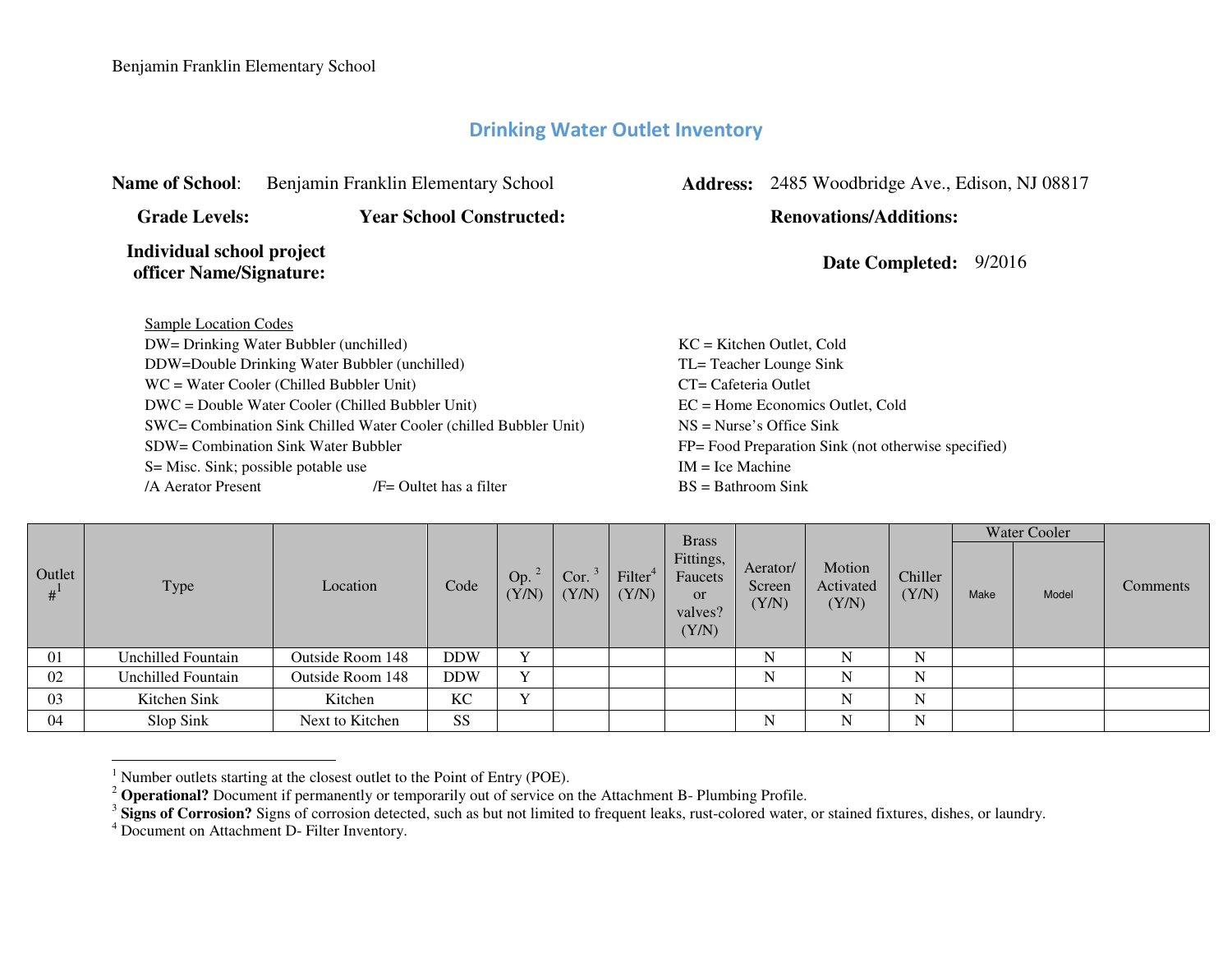| Outlet          | Type                      | Location                       | Code       | Op. $2$     | Cor. | Filter <sup>4</sup> | <b>Brass</b> | Aerator/    | Motion         | Chiller            | <b>Water Cooler</b> | Comments |
|-----------------|---------------------------|--------------------------------|------------|-------------|------|---------------------|--------------|-------------|----------------|--------------------|---------------------|----------|
| 05              | Double Unchilled Fountain | Outside Room 138               | <b>DDW</b> | $\mathbf Y$ |      |                     |              | ${\bf N}$   | ${\bf N}$      | ${\bf N}$          |                     |          |
| 05A             | Teacher's Sink            | <b>Faculty Room</b>            | TL/A       | $\mathbf Y$ |      |                     |              |             |                |                    |                     |          |
| 06              | <b>Bathroom Sink</b>      | By Lobby                       | BS/A       |             |      |                     |              | $\mathbf Y$ | ${\bf N}$      | ${\bf N}$          |                     |          |
| 07              | <b>Bathroom Sink</b>      | By Lobby                       | BS/A       |             |      |                     |              | $\mathbf Y$ | ${\bf N}$      | ${\bf N}$          |                     |          |
| 08              | Sink                      | Main Office                    | S/A        | Y           |      |                     |              | Y           | ${\bf N}$      | ${\bf N}$          |                     |          |
| 08A             | Sink                      | Main Office                    | S/A        | $\mathbf Y$ |      |                     |              | $\mathbf Y$ | $\mathbf N$    | ${\bf N}$          |                     |          |
| 09              | Comb Sink/Fountain        | Room 103                       | SDW/A      |             |      |                     |              | $\mathbf Y$ | ${\bf N}$      | $\mathbf N$        |                     |          |
| 10              | <b>Bathroom Sink</b>      | Between Rooms 103<br>and 105   | $\rm BS/A$ |             |      |                     |              | $\mathbf Y$ | ${\bf N}$      | $\mathbf N$        |                     |          |
| 11              | <b>Bathroom Sink</b>      | Between Rooms 103<br>and 105   | BS/A       |             |      |                     |              | Y           | ${\bf N}$      | $\mathbf N$        |                     |          |
| 12              | Comb Sink/Fountain        | Clinic                         | <b>SDW</b> | $\mathbf Y$ |      |                     |              | $\mathbf Y$ | ${\bf N}$      | ${\bf N}$          |                     |          |
| 13              | Sink                      | Clinic                         | ${\bf S}$  |             |      |                     |              | $\mathbf Y$ | ${\bf N}$      | ${\bf N}$          |                     |          |
| 14              | Slop Sink                 | Right of Clinic                | <b>SS</b>  |             |      |                     |              |             | ${\bf N}$      | $\mathbf N$        |                     |          |
| 15              | Comb Sink/Fountain        | Room 105                       | <b>SDW</b> |             |      |                     |              | Y           | $\overline{N}$ | $\overline{\bf N}$ |                     |          |
| 16              | <b>Bathroom Sink</b>      | <b>Across From Room</b><br>109 | BS/A       |             |      |                     |              | Y           | ${\bf N}$      | $\mathbf N$        |                     |          |
| 17              | <b>Bathroom Sink</b>      | <b>Across From Room</b><br>109 | BS/A       |             |      |                     |              | $\mathbf Y$ | ${\bf N}$      | $\mathbf N$        |                     |          |
| 18              | <b>Bathroom Sink</b>      | <b>Across From Room</b><br>109 | BS/A       |             |      |                     |              | $\mathbf Y$ | ${\bf N}$      | $\mathbf N$        |                     |          |
| 19              | <b>Bathroom Sink</b>      | Across From Room<br>109        | BS/A       |             |      |                     |              | $\mathbf Y$ | ${\bf N}$      | $\mathbf N$        |                     |          |
| 20              | <b>Bathroom Sink</b>      | Across From Room<br>109        | BS/A       |             |      |                     |              | Y           | ${\bf N}$      | $\mathbf N$        |                     |          |
| 21              | <b>Bathroom Sink</b>      | <b>Across From Room</b><br>109 | BS/A       |             |      |                     |              | $\mathbf Y$ | ${\bf N}$      | $\mathbf N$        |                     |          |
| 22              | <b>Unchilled Fountain</b> | <b>Across From Room</b><br>109 | <b>DW</b>  | Y           |      |                     |              | $\mathbf N$ | ${\bf N}$      | $\mathbf N$        |                     |          |
| 23              | Comb Sink/Fountain        | Room 107                       | SDW/A      |             |      |                     |              | $\mathbf Y$ | ${\bf N}$      | ${\bf N}$          |                     |          |
| 24              | Comb Sink/Fountain        | Room 109                       | SDW/A      |             |      |                     |              | $\mathbf Y$ | ${\bf N}$      | ${\bf N}$          |                     |          |
| $\overline{25}$ | Double Unchilled Fountain | Outside Room 111               | <b>DDW</b> | $\mathbf Y$ |      |                     |              | ${\bf N}$   | ${\bf N}$      | ${\bf N}$          |                     |          |
| 26              | Double Unchilled Fountain | Outside Room 111               | <b>DDW</b> |             |      |                     |              | ${\bf N}$   | ${\bf N}$      | ${\bf N}$          |                     |          |
| $\overline{27}$ | Comb Sink/Fountain        | Room 107                       | SDW/A      |             |      |                     |              | $\mathbf Y$ | ${\bf N}$      | ${\bf N}$          |                     |          |
| 28              | <b>Bathroom Sink</b>      | Between Rooms 111<br>and 113   | BS/A       |             |      |                     |              | $\mathbf Y$ | ${\bf N}$      | $\mathbf N$        |                     |          |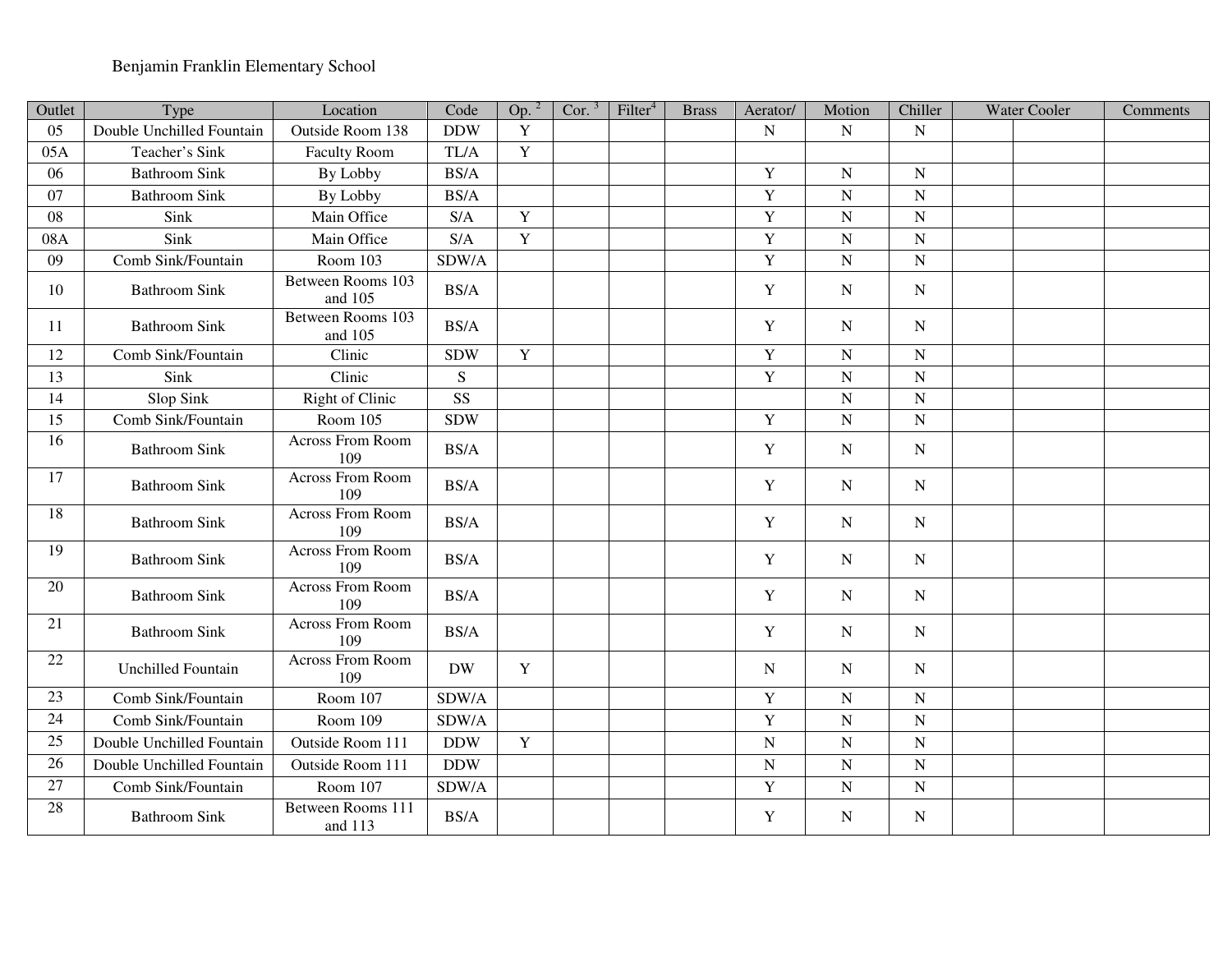| Outlet          | Type                      | Location                       | Code       | Op. $2$     | $Cor.$ <sup>3</sup> | Filter <sup>4</sup> | <b>Brass</b> | Aerator/    | Motion      | Chiller        | <b>Water Cooler</b> | Comments |
|-----------------|---------------------------|--------------------------------|------------|-------------|---------------------|---------------------|--------------|-------------|-------------|----------------|---------------------|----------|
| 29              | <b>Bathroom Sink</b>      | <b>Across From Room</b><br>109 | BS/A       |             |                     |                     |              | Y           | $\mathbf N$ | $\mathbf N$    |                     |          |
| 30              | Comb Sink/Fountain        | Room 113                       | SDW/A      |             |                     |                     |              | Y           | ${\bf N}$   | $\mathbf N$    |                     |          |
| 31              | <b>Bathroom Sink</b>      | Between Rooms 131<br>and 129   | BS/A       |             |                     |                     |              | Y           | ${\bf N}$   | N              |                     |          |
| 31A             | Double Unchilled Fountain | Outside Room 139               | <b>DDW</b> | $\mathbf Y$ |                     |                     |              |             |             |                |                     |          |
| $\overline{32}$ | <b>Bathroom Sink</b>      | Right of Room 141              | BS/A       |             |                     |                     |              | Y           | ${\bf N}$   | N              |                     |          |
| 33              | <b>Bathroom Sink</b>      | Right of Room 141              | BS/A       |             |                     |                     |              | $\mathbf Y$ | ${\bf N}$   | $\mathbf N$    |                     |          |
| 34              | <b>Bathroom Sink</b>      | Right of Room 130              | BS/A       |             |                     |                     |              | $\mathbf Y$ | ${\bf N}$   | $\mathbf N$    |                     |          |
| $\overline{35}$ | <b>Bathroom Sink</b>      | Right of Room 130              | BS/A       |             |                     |                     |              | $\mathbf Y$ | ${\bf N}$   | $\mathbf N$    |                     |          |
| 36              | <b>Bathroom Sink</b>      | Right of Room 130              | BS/A       |             |                     |                     |              | $\mathbf Y$ | ${\bf N}$   | $\mathbf N$    |                     |          |
| $\overline{37}$ | <b>Bathroom Sink</b>      | Right of Room 130              | BS/A       |             |                     |                     |              | $\mathbf Y$ | ${\bf N}$   | $\mathbf N$    |                     |          |
| 37A             | Sink                      | Room 131                       | S/A        |             |                     |                     |              | $\mathbf Y$ | ${\bf N}$   | $\mathbf N$    |                     |          |
| 38              | <b>Bathroom Sink</b>      | Right of Room 130              | BS/A       |             |                     |                     |              | $\mathbf Y$ | ${\bf N}$   | $\mathbf N$    |                     |          |
| 39              | <b>Bathroom Sink</b>      | Right of Room 130              | BS/A       |             |                     |                     |              | Y           | ${\bf N}$   | $\overline{N}$ |                     |          |
| 40              | <b>Bathroom Sink</b>      | Right of Room 130              | BS/A       |             |                     |                     |              | $\mathbf Y$ | ${\bf N}$   | $\mathbf N$    |                     |          |
| 41              | <b>Bathroom Sink</b>      | Right of Room 130              | BS/A       |             |                     |                     |              | $\mathbf Y$ | ${\bf N}$   | N              |                     |          |
| $\overline{42}$ | <b>Bathroom Sink</b>      | Right of Room 130              | BS/A       |             |                     |                     |              | $\mathbf Y$ | ${\bf N}$   | $\mathbf N$    |                     |          |
| 43              | <b>Bathroom Sink</b>      | Right of Room 130              | BS/A       |             |                     |                     |              | $\mathbf Y$ | ${\bf N}$   | N              |                     |          |
| 44              | <b>Bathroom Sink</b>      | Right of Room 130              | BS/A       |             |                     |                     |              | $\mathbf Y$ | ${\bf N}$   | $\mathbf N$    |                     |          |
| $\overline{45}$ | <b>Classroom Sink</b>     | Room 129                       | S/A        |             |                     |                     |              | Y           | ${\bf N}$   | $\mathbf N$    |                     |          |
| 46              | <b>Classroom Sink</b>     | Room 127                       | S/A        |             |                     |                     |              | $\mathbf Y$ | $\mathbf N$ | $\overline{N}$ |                     |          |
| 47              | <b>Classroom Sink</b>     | Room 125                       | S/A        |             |                     |                     |              | $\mathbf Y$ | ${\bf N}$   | $\mathbf N$    |                     |          |
| 48              | <b>Classroom Sink</b>     | Room 123                       | S/A        |             |                     |                     |              | $\mathbf Y$ | ${\bf N}$   | $\mathbf N$    |                     |          |
| 49              | <b>Classroom Sink</b>     | Room 121                       | S/A        |             |                     |                     |              | $\mathbf Y$ | ${\bf N}$   | $\mathbf N$    |                     |          |
| $\overline{50}$ | <b>Bathroom Sink</b>      | <b>Across From Room</b><br>123 | BS/A       |             |                     |                     |              | Y           | ${\bf N}$   | N              |                     |          |
| 51              | <b>Bathroom Sink</b>      | <b>Across From Room</b><br>123 | BS/A       |             |                     |                     |              | $\mathbf Y$ | ${\bf N}$   | $\mathbf N$    |                     |          |
| 52              | <b>Bathroom Sink</b>      | Across From Room<br>123        | BS/A       |             |                     |                     |              | Y           | ${\bf N}$   | $\mathbf N$    |                     |          |
| 53              | <b>Bathroom Sink</b>      | Across From Room<br>123        | BS/A       |             |                     |                     |              | Y           | N           | $\mathbf N$    |                     |          |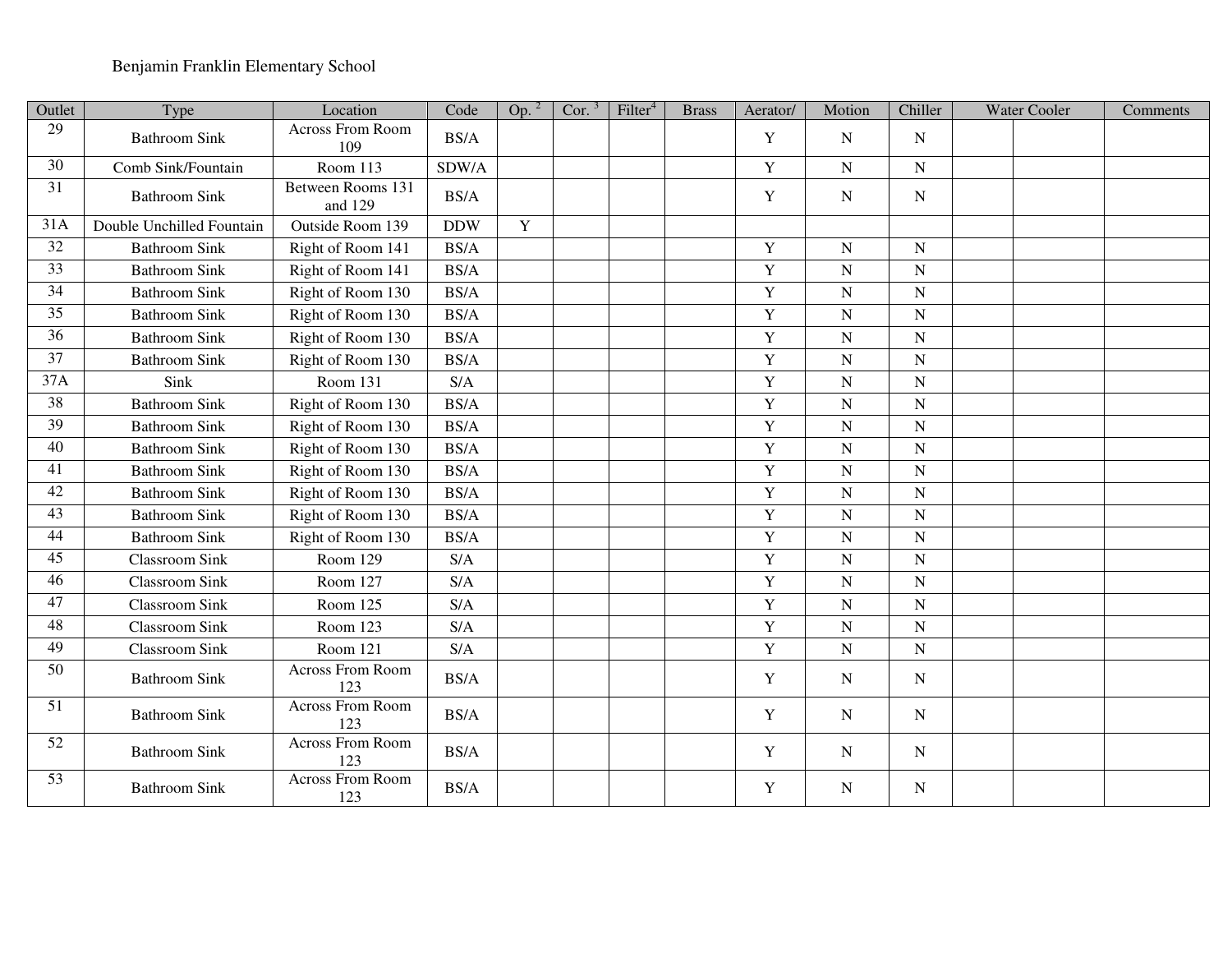# Benjamin Franklin Elementary School

| Outlet   | Type                      | Location                       | Code       | O <sub>p</sub> | Cor. | Filter | <b>Brass</b> | Aerator/ | Motion    | Chiller | Water Cooler | Comments |
|----------|---------------------------|--------------------------------|------------|----------------|------|--------|--------------|----------|-----------|---------|--------------|----------|
| 54       | Slop Sink                 | <b>Across From Room</b><br>123 | SS         |                |      |        |              |          | <b>NT</b> | N       |              |          |
| 54A      | Double Unchilled Fountain | Outside Room 119               | <b>DDW</b> |                |      |        |              |          |           |         |              |          |
| 55<br>JJ | <b>Classroom Sink</b>     | Room 151                       | S/A        |                |      |        |              |          |           | N       |              |          |
| 56       | Classroom Sink            | Room $152$                     | S/A        |                |      |        |              |          |           | N       |              |          |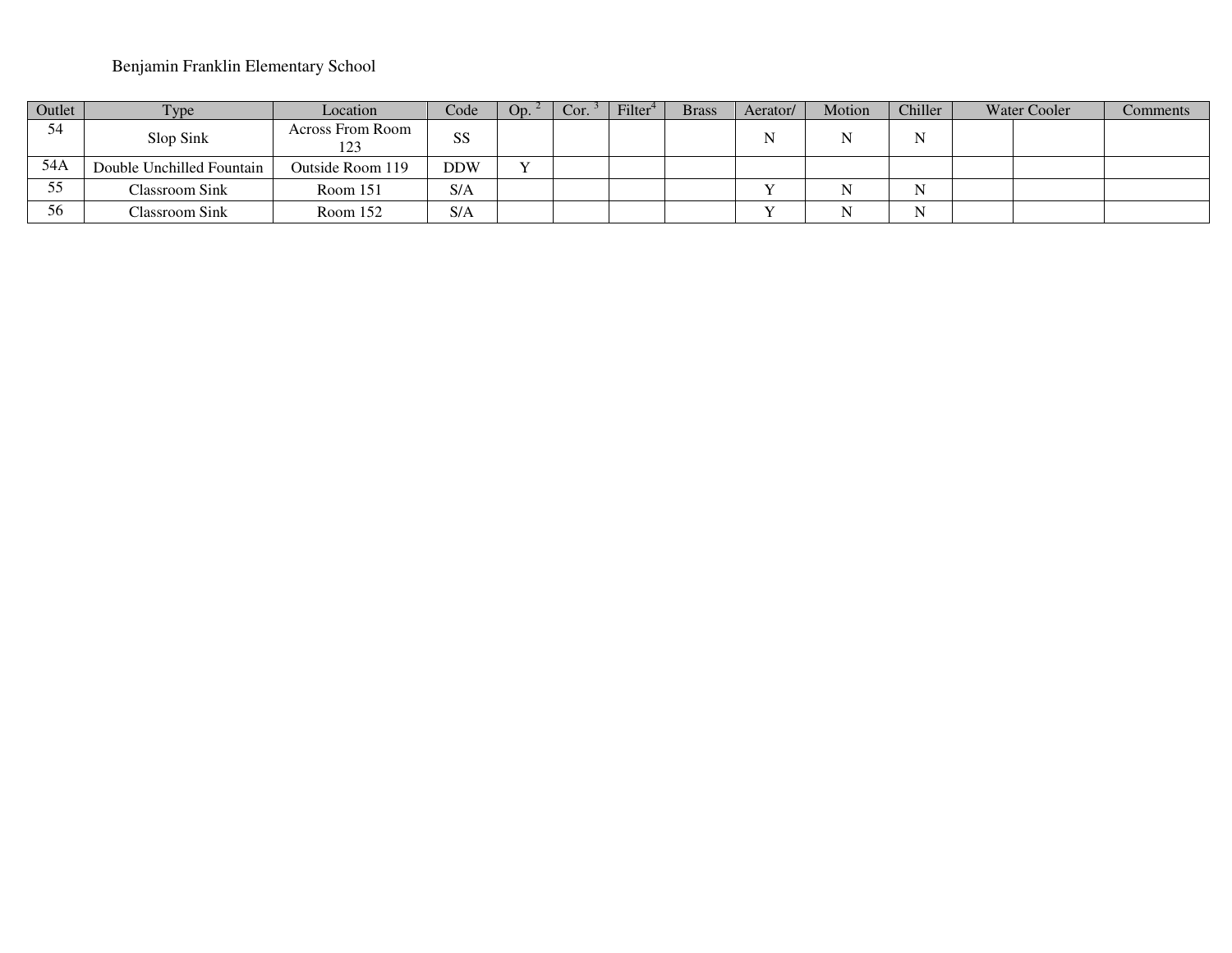# B. Lead in Water Laboratory Reports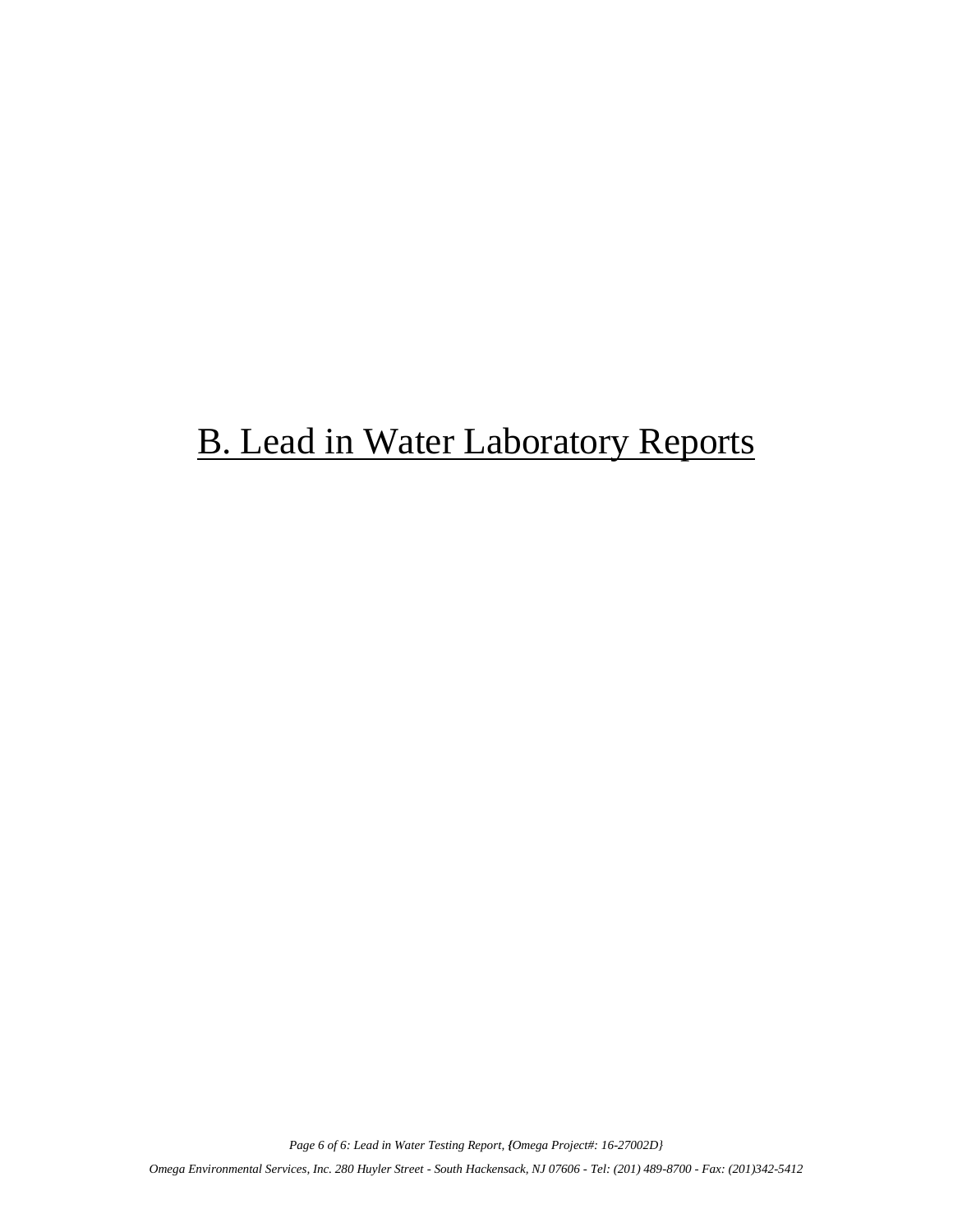Pace Analytical"

# **CHAIN-OF-CUSTODY / Analytical Request Document**<br>The Chain-of-Custody is a LEGAL DOCUMENT. All relevant fields must be completed accurately.

| Section A            |                                                                                                                                                      | Section B                                                        |                                     |                        |                                 | Section C                                |                                |                                                                  |                         |                                 |                                   |                            | Page:                   |                          | N<br>đ                     |                |
|----------------------|------------------------------------------------------------------------------------------------------------------------------------------------------|------------------------------------------------------------------|-------------------------------------|------------------------|---------------------------------|------------------------------------------|--------------------------------|------------------------------------------------------------------|-------------------------|---------------------------------|-----------------------------------|----------------------------|-------------------------|--------------------------|----------------------------|----------------|
|                      | Required Client Information:                                                                                                                         | Required Project Information:                                    |                                     |                        |                                 | Invoice Information:                     |                                |                                                                  |                         |                                 |                                   |                            |                         |                          |                            |                |
| Company:             | Omega Environmental                                                                                                                                  | Report To: Lab@omega-env.com                                     |                                     |                        |                                 | Attention:                               |                                | Accts Payable                                                    |                         |                                 |                                   |                            |                         |                          |                            |                |
| Address:             | 280 Huyler Street                                                                                                                                    | Copy To:                                                         | mikel@omega-env.com, davide@        | pmega-env.com          |                                 | Company Name:                            |                                | Omega Environmental                                              |                         |                                 |                                   | <b>REGULATORY AGENCY</b>   |                         |                          |                            |                |
|                      | S. Hackensack, NJ 07606                                                                                                                              |                                                                  | emmam@omega-env.com                 |                        |                                 | Address:                                 |                                |                                                                  |                         | 280 Huyler St, S Hackensack, NJ | NPDES                             |                            | GROUND WATER            | ⊵                        | DRINKING WATER             |                |
| Email To:            | Lab@Omega-env.com                                                                                                                                    | Purchase Order No.:                                              |                                     |                        |                                 | Pace Quote<br>Reference:<br>Pace Project |                                |                                                                  |                         |                                 | UST                               |                            | <b>RCRA</b>             |                          | OTHER                      |                |
| Phone:               | Fax:<br>201-489-8700                                                                                                                                 | Benjamin<br>Project Name:                                        | Franklin                            | ومسوء إيز<br>17        | Ç                               | Manager:                                 |                                |                                                                  |                         |                                 | She Location                      |                            | $\gtrsim$               |                          |                            |                |
|                      | 5 day<br>Requested Due Date/TAT:                                                                                                                     | Project Number: $\int_{\Phi} -2z\cos 2\pi$                       |                                     |                        |                                 | Pace Profile #                           |                                |                                                                  |                         |                                 |                                   | <b>STATE</b>               |                         |                          |                            |                |
|                      |                                                                                                                                                      |                                                                  |                                     |                        |                                 |                                          |                                |                                                                  |                         |                                 | Requested Analysis Filtered (Y/N) |                            |                         |                          |                            |                |
|                      | Valid Matrix Codes<br><b>MATRIX</b><br>Section D<br>Required Client Information                                                                      | CODE                                                             | COLLECTED                           |                        |                                 |                                          | Preservatives                  |                                                                  | <b>TNIA</b>             |                                 |                                   |                            |                         |                          |                            |                |
|                      | DRINKING WATER<br>WATER<br>WASTE WATER<br>PRODUCT<br>PRODUSOLID                                                                                      | (AMOO=0 BARD=0)<br>(fiel of aeboo bilsv ees)<br>ง<br>ผู้<br>สรรั | COMPOSITE<br>START                  | COMPOSITE<br>END/GRAB  | <b>NOITCETEMP AT COLLECTION</b> |                                          |                                |                                                                  |                         | Lead in drink water 200.8       |                                   |                            |                         |                          |                            |                |
|                      | AIR<br>OTHER<br>TISSUE<br>oil.<br>NPE<br>(A-Z, 0-9 / ,-)<br>Sample IDs MUST BE UNIQUE<br>SAMPLE ID                                                   | $\frac{1}{8}$ គ្គី ខ្ញុំ គ្ន                                     |                                     |                        | # OF CONTAINERS                 |                                          |                                |                                                                  | <b>LizeT</b> zievisnA I |                                 |                                   |                            | Residual Chlorine (Y/N) |                          |                            |                |
| <b>HEM#</b>          | $\ddot{\textbf{x}}$                                                                                                                                  | SAMPLE TYPE<br><b>BOOD XIRTAM</b>                                | TIME<br>DATE                        | TIME<br>DATE           |                                 | $*$ OS $*$ H<br>Unpreserved              | <b>HCI</b><br><sup>ε</sup> ONΗ | lonsrtteM<br><b>EO<sub>2</sub>S<sub>zBV</sub></b><br><b>HOPN</b> | Other                   |                                 |                                   |                            |                         |                          | Pace Project No./ Lab I.D. | SSMBO          |
| ÷                    | ダイバタ<br>Z.<br>鲁宁<br>Ĉ                                                                                                                                | O<br>$\geq$                                                      |                                     | Ş<br>c.<br>ى<br>とうど    |                                 |                                          | ×                              |                                                                  |                         |                                 |                                   |                            |                         |                          |                            |                |
| $\sim$               | ↘<br>4 I M<br>Melai<br>$\mathbb{Z}$<br>SQ.<br>c                                                                                                      | O<br>$\geq$                                                      |                                     |                        |                                 |                                          | $\pmb{\times}$                 |                                                                  |                         | ×                               |                                   |                            |                         |                          |                            |                |
| ್ಲ                   | $\mathbb{Z}_{h}$<br>أماهين<br>$\mathcal{O}$                                                                                                          | O<br>$\geq$                                                      |                                     |                        |                                 |                                          | ×                              |                                                                  |                         | ×                               |                                   |                            |                         |                          |                            |                |
| $\blacktriangledown$ | e.<br>Pe<br>$\tilde{Q}$                                                                                                                              | O<br>$\geq$                                                      |                                     |                        |                                 |                                          | $\boldsymbol{\times}$          |                                                                  |                         | ×                               |                                   |                            |                         |                          |                            |                |
| .<br>أ <b>م</b> ت    | ✓<br>1034.                                                                                                                                           | $\mathbb O$<br>δŇ                                                |                                     |                        |                                 |                                          | ×                              |                                                                  |                         | $\pmb{\times}$                  |                                   |                            |                         |                          |                            |                |
| ್ಲ                   | ∽<br>036-                                                                                                                                            | <u>ු</u><br>$\geq$                                               |                                     |                        |                                 |                                          | $\times$                       |                                                                  |                         | ×                               |                                   |                            |                         |                          |                            |                |
| j.                   | Eacuth Km U<br>$\epsilon$<br>人名拉卡<br>r<br>S<br>$540 -$                                                                                               | G<br>$\mathop{\rm S}\nolimits$                                   |                                     |                        |                                 |                                          | $\pmb{\times}$<br>×            |                                                                  |                         | ×<br>×                          |                                   |                            |                         |                          |                            |                |
| $\mathbf{m}$<br>ю,   | ś<br>z<br>Favulty<br>$C_{4(4)}$<br>쉮<br>$\hat{\mathcal{P}}$<br>4.87<br>ż<br>MA<br>م کیا<br>م<br>سا<br>پیدا<br>$O4\beta$ -<br>$\Rightarrow$<br>S<br>O | O<br>O<br>$\geq$<br>$\mathsf{S}\xspace$                          |                                     |                        |                                 |                                          | ×                              |                                                                  |                         | ×                               |                                   |                            |                         |                          |                            |                |
| $\tilde{\mathbf{r}}$ | ام<br>مار<br>Frical<br>nln<br>م)<br>په کام<br>نی<br>ده                                                                                               | O<br>$\geq$                                                      |                                     |                        |                                 |                                          | $\times$                       |                                                                  |                         | ×                               |                                   |                            |                         |                          |                            |                |
| Ξ                    | €<br>$\frac{1}{2}$<br>$\epsilon$<br>Š                                                                                                                | O<br>$\geq$                                                      |                                     |                        |                                 |                                          | $\pmb{\times}$                 |                                                                  |                         | ×                               |                                   |                            |                         |                          |                            |                |
| ≔ุ                   | É<br>Fig.<br>$\pmb{\cdot}$<br>$Q_{\!\!\ell}$                                                                                                         | $\circ$<br>$\geq$                                                |                                     | D<br>7                 |                                 |                                          | $\pmb{\times}$                 |                                                                  |                         | ×                               |                                   |                            |                         |                          |                            |                |
|                      | AbbitioNAL COMMENTS                                                                                                                                  | Ĩ.<br>¥                                                          | <b>RELINQUISHED BY/ AFFILIATION</b> | <b>BINE</b>            |                                 | i<br>Fine                                |                                |                                                                  |                         | Accepted by AFFIDATION          |                                   | <b>ME</b><br><b>NOWER</b>  |                         |                          | SAMPLE CONDITIONS          |                |
|                      | $\widetilde{\omega}$<br>ţ)                                                                                                                           | prenn<br>$\mathcal{I}$<br>أوسما                                  | V<br>.<br>Ödde                      | S                      |                                 | 2.4.                                     |                                |                                                                  |                         |                                 |                                   | sh:2<br>ë.                 |                         |                          |                            |                |
| ↷                    |                                                                                                                                                      | annen                                                            |                                     | õ.<br>КZ.<br>٢         |                                 | Ś                                        |                                |                                                                  |                         |                                 | <u>ज्ञा</u><br>छ                  | <b>Shil</b><br>$\tilde{S}$ |                         |                          |                            |                |
|                      | FD - First Draw Sample                                                                                                                               |                                                                  |                                     |                        |                                 |                                          |                                |                                                                  |                         |                                 |                                   |                            |                         |                          |                            |                |
|                      | FL - Flush Sample                                                                                                                                    |                                                                  |                                     |                        |                                 |                                          |                                |                                                                  |                         |                                 |                                   |                            |                         |                          |                            |                |
|                      |                                                                                                                                                      |                                                                  | SAMPLER NAME                        | <b>AND SIGNATURE</b>   |                                 |                                          |                                |                                                                  |                         |                                 |                                   |                            |                         |                          | Sealed Cooler              | Samples Intact |
|                      |                                                                                                                                                      |                                                                  |                                     | PRINT Name of SAMPLER: |                                 |                                          |                                |                                                                  |                         |                                 |                                   |                            | Jemp in 97              | lce (V/N)<br>Received on | (WIY)<br>Custody           | (WIY)          |
|                      |                                                                                                                                                      |                                                                  |                                     | SIGNATURE of SAMPLER:  |                                 |                                          |                                | المتعميم المستعمد                                                |                         | DATE Signed<br>(MM/DD/YY):      | r<br>V                            |                            |                         |                          |                            |                |

hmportant Note: By signing this form you are accepting Pace's NET 30 day payment terms and agreeing to late changes of 1.5% per morth for any invoices not paid within 30 days.

F-ALL-Q-020rev.08, 12-Oct-2007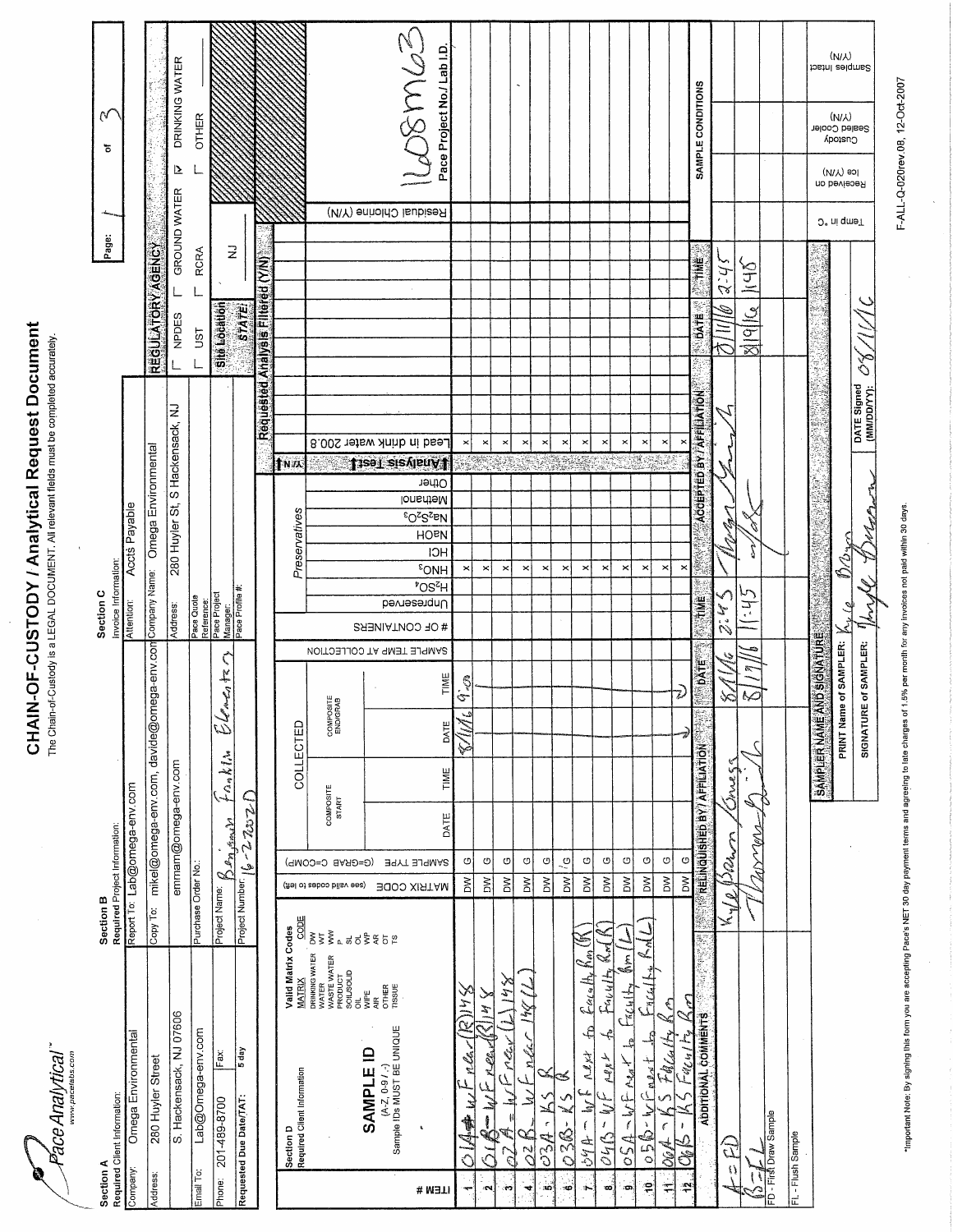$P^{Z}_{\text{AC}}$  Analytical" 

# **CHAIN-OF-CUSTODY / Analytical Request Document**<br>The Chain-of-Custody is a LEGAL DOCUMENT. All relevant fields must be completed accurately.

|                                               |                                                                                                            | Section B                                       |                           |                                           |                    |           |                                   |             |                                              | Section C                   |                            |                                       |                         |                          |                               |                                                   |                 |                   | Ó                       |                          | $\sim$            |                            |
|-----------------------------------------------|------------------------------------------------------------------------------------------------------------|-------------------------------------------------|---------------------------|-------------------------------------------|--------------------|-----------|-----------------------------------|-------------|----------------------------------------------|-----------------------------|----------------------------|---------------------------------------|-------------------------|--------------------------|-------------------------------|---------------------------------------------------|-----------------|-------------------|-------------------------|--------------------------|-------------------|----------------------------|
| Section A<br>Required Client Information:     |                                                                                                            | Required Project Information:                   |                           |                                           |                    |           |                                   |             |                                              | Invoice Information:        |                            |                                       |                         |                          |                               |                                                   |                 | Page:             |                         |                          | đ                 |                            |
| Company:                                      | Omega Environmental                                                                                        | Report To: Lab@omega-env.com                    |                           |                                           |                    |           |                                   |             | Attention:                                   |                             | <b>Accts Payable</b>       |                                       |                         |                          |                               |                                                   |                 |                   |                         |                          |                   |                            |
| Address:                                      | 280 Huyler Street                                                                                          | Copy To:                                        |                           | mikel@omega-env.com, davide@omega-env.com |                    |           |                                   |             |                                              | Company Name:               |                            | Omega Environmental                   |                         |                          |                               |                                                   |                 | REGULATORY AGENOY |                         |                          |                   |                            |
|                                               | S. Hackensack, NJ 07606                                                                                    |                                                 |                           | emmam@omega-env.com                       |                    |           |                                   |             | Address:                                     |                             |                            | 280 Huyler St, S Hackensack, NJ       |                         |                          |                               | NPDES                                             |                 |                   | GROUND WATER            | ⊵                        |                   | DRINKING WATER             |
| Email To:                                     | Lab@Omega-env.com                                                                                          | Purchase Order No.:                             |                           |                                           |                    |           |                                   |             | Pace Quote<br>Reference:                     |                             |                            |                                       |                         |                          |                               | UST                                               |                 | <b>RCRA</b>       |                         |                          | OTHER             |                            |
| Phone:                                        | Fax:<br>201-489-8700                                                                                       | Project Name:                                   |                           | Ja n'homin                                |                    | Franklin  | MAP ne 1821                       |             | Pace Project                                 |                             |                            |                                       |                         |                          |                               | Site Location                                     |                 |                   |                         |                          |                   |                            |
| Requested Due Date/TAT:                       | 5 day                                                                                                      | Project Number: $\ell_{\beta}$                  |                           | $-22w10$                                  |                    |           |                                   |             |                                              | Manager:<br>Pace Profile #: |                            |                                       |                         |                          |                               |                                                   | STATE           | $\Xi$             |                         |                          |                   |                            |
|                                               |                                                                                                            |                                                 |                           |                                           |                    |           |                                   |             |                                              |                             |                            |                                       |                         |                          |                               | Requested Analysis Filtered (Y/N)                 |                 |                   |                         |                          |                   |                            |
|                                               | Valid Matrix Codes<br><b>MATRIX</b><br>Section D<br>Required Client Information                            | CODE                                            |                           |                                           |                    | COLLECTED |                                   |             |                                              |                             | Preservatives              |                                       | <b>TNIA</b>             |                          |                               |                                                   |                 |                   |                         |                          |                   |                            |
|                                               | DRINKING WATER<br>WATER<br>WASTE WATER<br>PRODUCT<br>PRODUSOLID                                            | $\frac{5}{5}$ $\frac{1}{5}$ $\frac{1}{5}$<br>പ് | (fiel of zeboo blisv ees) | (9=СКАВ С=СОМЬ)                           | COMPOSITE<br>START |           | COMPOSITE<br>END/GRAB             |             |                                              |                             |                            |                                       |                         |                          |                               |                                                   |                 |                   |                         |                          |                   |                            |
|                                               | OL<br>WPE<br>OTHER<br>DISSUE<br>(A-Z, 0-9 / ,-)<br>Sample IDs MUST BE UNIQUE<br>SAMPLE ID                  | d } \$ 5 p                                      | <b>HOOD XIRTAM</b>        | SAMPLE TYPE                               |                    |           |                                   |             | # OF CONTAINERS<br>SAMPLE TEMP AT COLLECTION | Unpreserved                 |                            | Methanol<br><b>EO<sub>Z</sub>SZEN</b> | <b>J</b> Jael SizylsnA1 | ead in drink water 200.8 |                               |                                                   |                 |                   | Residual Chlorine (V/N) |                          |                   | SOUVISOT                   |
| # MELI                                        |                                                                                                            |                                                 |                           | DATE                                      |                    | TIME      | DATE                              | TIME        |                                              | <b>VOS<sup>Z</sup>H</b>     | <b>HOPN</b><br>HCI<br>EOMH |                                       | Other                   |                          |                               |                                                   |                 |                   |                         |                          |                   | Pace Project No./ Lab I.D. |
| Ő<br>پ                                        | $M_{5th}$ Office<br>$\mathfrak{g}$                                                                         |                                                 | Š                         | O                                         |                    |           | ڪ<br>1) li                        | $r_{eQ}$    |                                              |                             | ×                          |                                       |                         | ×                        |                               |                                                   |                 |                   |                         |                          |                   |                            |
| SLO<br>$\sim$                                 | otfize<br>$M$ ii,n<br>Šσ<br>ر ا                                                                            |                                                 | $\geq$                    | O                                         |                    |           |                                   |             |                                              |                             | $\times$                   |                                       |                         | $\times$                 |                               |                                                   |                 |                   |                         | $\ddot{\phantom{a}}$     |                   |                            |
| É<br>$\frac{1}{2}$                            | $N_{eff}$ office<br>こう<br>ಳು                                                                               |                                                 | $\geq$                    | O                                         |                    |           |                                   |             |                                              |                             | ×                          |                                       |                         | ×                        |                               |                                                   |                 |                   |                         | F                        |                   |                            |
| у<br>О<br>أكبر                                | Office<br>Nu Sl<br>$\mathbf{r}$<br>Ċ,                                                                      |                                                 | $\geq$                    | O                                         |                    |           |                                   |             |                                              |                             | $\times$                   |                                       |                         | ×                        |                               |                                                   |                 |                   |                         |                          |                   |                            |
| 094<br>$\sum_{i=1}^{n}$                       | $\frac{6}{9}$<br>Aller<br>فيسب<br>$\pmb{\varepsilon}$                                                      |                                                 | $\sum$                    | O                                         |                    |           |                                   |             |                                              |                             | $\times$                   |                                       |                         | $\times$                 |                               |                                                   |                 |                   |                         |                          |                   |                            |
| S<br>S<br>$\bullet$                           | $\mathcal{E}$<br>y Car<br>$\frac{1}{2}$<br>$\mathfrak{b}$                                                  |                                                 | $\geq$                    | <u>୍</u>                                  |                    |           |                                   |             |                                              |                             | ×                          |                                       |                         | $\times$                 |                               |                                                   |                 |                   |                         |                          |                   |                            |
| 104<br>$\ddot{\phantom{1}}$                   | $\mathbb{C}$<br>139<br>$\int \frac{\rho}{\epsilon} \rho_0 \,$<br>لمبا<br>.<br>$\tilde{z}$<br>$\pmb{\zeta}$ |                                                 | $\geq$                    | O                                         |                    |           |                                   |             |                                              |                             | ×                          |                                       |                         | ×                        |                               |                                                   |                 |                   |                         |                          |                   |                            |
| $\tilde{q}$<br>್ಲ                             | أبكي<br>$n$ <i>la</i><br>سکمیا<br>ţ                                                                        |                                                 | $\geq$                    | O                                         |                    |           |                                   |             |                                              |                             | ×                          |                                       |                         | $\times$                 |                               |                                                   |                 |                   |                         |                          |                   |                            |
| ≝<br>Ť<br>್ಲ<br>Ş                             | Ć,<br>$10\%$<br>$\frac{8}{2}$<br>5.607<br>a(105)<br>7<br>$\frac{1}{\sqrt{2}}$<br>s                         |                                                 | $\geq$<br>ŠΝ              | O<br>O                                    |                    |           |                                   |             |                                              |                             | $\times$<br>$\pmb{\times}$ |                                       |                         | ×<br>×                   |                               |                                                   |                 |                   |                         |                          |                   |                            |
| $\mathcal{L}$<br>ੂ                            | $10 - 21$<br>W FACTORS<br>$\big($<br>₫                                                                     |                                                 | ΣM                        | $\circ$                                   |                    |           |                                   |             |                                              |                             | ×                          |                                       |                         | $\times$                 |                               |                                                   |                 |                   |                         |                          |                   |                            |
| Ū<br>₽                                        | 1921<br>WFacpss<br>$\pmb{\}}$<br>€                                                                         |                                                 | $\geq$                    | O                                         |                    |           | 7                                 | 7           |                                              |                             | $\times$                   |                                       |                         | $\boldsymbol{\times}$    |                               |                                                   |                 |                   |                         |                          |                   |                            |
|                                               | Abditional comments                                                                                        |                                                 |                           | <b>MOLTAN MANUSHED BY / AFFILIATION</b>   |                    |           |                                   | <b>DATE</b> | <b>ENLE</b><br>ę,                            |                             |                            |                                       |                         |                          | <b>ACCEPTED BY/XFFIDATION</b> | <b>ERATE</b>                                      | ř.              | THE               |                         |                          | SAMPLE CONDITIONS |                            |
| over the in                                   | 42.<br>$\omega$ w<br>れぇき びゃく<br>$\subseteq$                                                                | $\breve{\ge}$                                   | فيك                       | $\mathscr{C}$                             |                    | Jurega    |                                   | S           |                                              | 2.45                        |                            |                                       |                         |                          |                               | '∕                                                | $\tilde{t}$     | γ.c               |                         |                          |                   |                            |
| $Q$ lets $\zeta_{\omega}$ let $\ell_{\omega}$ | 14 is an ofold<br>$\frac{1}{2}$<br>$\mathcal{A}$                                                           |                                                 |                           | mmm                                       |                    | in yr     | b                                 |             | 17:11                                        |                             | ţ                          |                                       |                         |                          |                               |                                                   | $\frac{819}{8}$ | $rac{1}{2}$       |                         |                          |                   |                            |
| FD - First Draw Sample                        |                                                                                                            |                                                 |                           |                                           |                    |           |                                   |             |                                              |                             |                            |                                       |                         |                          |                               |                                                   |                 |                   |                         |                          |                   |                            |
| FL - Flush Sample                             |                                                                                                            |                                                 |                           |                                           |                    |           |                                   |             |                                              |                             |                            |                                       |                         |                          |                               |                                                   |                 |                   |                         |                          |                   |                            |
|                                               |                                                                                                            |                                                 |                           |                                           |                    |           | <b>SAMPLER NAME AND SIGNATURE</b> |             |                                              |                             |                            |                                       |                         |                          |                               |                                                   |                 |                   |                         |                          | Sealed Cooler     | Samples Intact             |
|                                               |                                                                                                            |                                                 |                           |                                           |                    |           | PRINT Name of SAMPLER:            |             |                                              | ė,                          | Š                          |                                       |                         |                          |                               |                                                   |                 |                   | J'ni qmeT               | (VIN) eol<br>no beviebeR | (WIY)<br>Custody  | (WX)                       |
|                                               |                                                                                                            |                                                 |                           |                                           |                    |           | SIGNATURE of SAMPLER:             |             |                                              | i Kraj                      |                            | he Copper Lob                         |                         |                          |                               | DATE Signed $\frac{\partial \chi}{\partial \chi}$ |                 |                   |                         |                          |                   |                            |

F-ALL-Q-020rev.08, 12-Oct-2007

"Important Note: By signing this form you are accepiting Pace's NET 30 day payment lems and agreeing to late charges of 1.5% per month for any involces not paid within 30 days.

Ź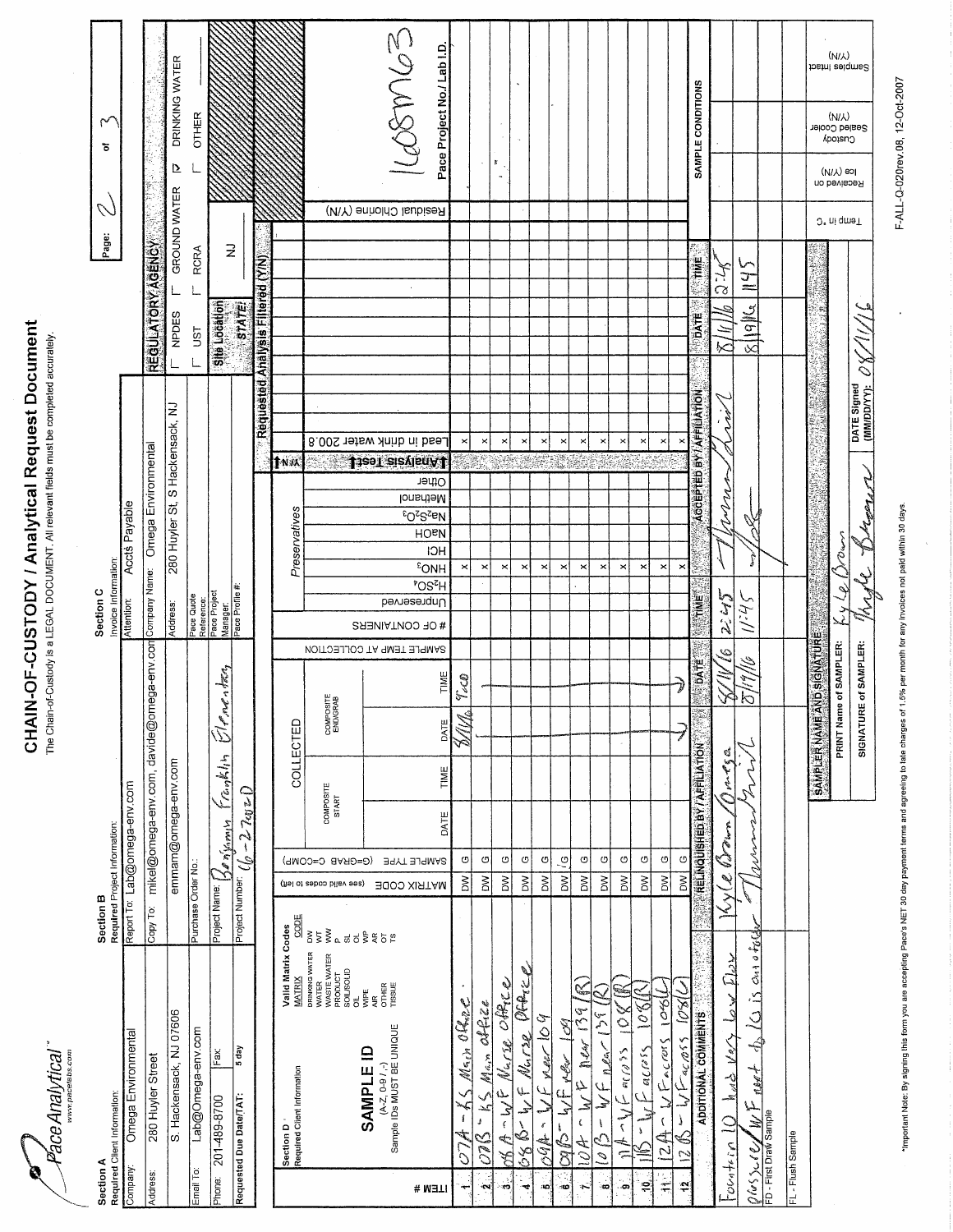|                                                                                                                      | PaceAnalytical" | www.nacetabs.com |
|----------------------------------------------------------------------------------------------------------------------|-----------------|------------------|
| <b>Contract Contract Contract Contract Contract Contract Contract Contract Contract Contract Contract Contract C</b> |                 |                  |

# **CHAIN-OF-CUSTODY / Analytical Request Document**<br>The Chain-of-Custody is a LEGAL DOCUMENT. All relevant fields must be completed accurately.

| S/N<br>Pace Project No./ Lab I.D.<br>(WN)<br>DRINKING WATER<br>Samples Intact<br>SAMPLE CONDITIONS<br>(WYY)<br>OTHER<br>Sealed Cooler<br>Custody<br>$\widetilde{\varphi}$<br>⊵<br>(VIN) eal<br>no bevieoeR<br>GROUND WATER<br>Residual Chlorine (V/N)<br>Jemp in 97<br><b>REGULATORY AGENCY</b><br>$\gtrsim$<br><b>RCRA</b><br>TIME<br>Requested Analysis Filtered (Y/N)<br><b>Phil</b><br>そんで<br><b>STATE!</b><br>$\frac{5}{100}$<br>Site Location<br>別/////を<br><b>SOATE</b><br><b>NPDES</b><br>UST<br>$\aleph$<br>DATE Signed<br>(MM/DD/YY):<br>Accepted BY AFFILIATION<br>280 Huyler St, S Hackensack, NJ<br>8.00S 191sw Xninb ni bse.<br>×<br>$\pmb{\times}$<br>×<br>×<br>×<br>×<br>×<br>×<br>×<br>×<br>$\boldsymbol{\times}$<br>Omega Environmental<br><b>JizeT</b> alaylenA1<br>tna<br>Other<br>Methanol<br><b>Accts Payable</b><br>Preservatives<br>$5025$ <sup>z</sup> eN<br>HOPN<br>J<br>HCI<br>$\times$<br>$\times$<br><b>EONH</b><br>$\times$<br>$\pmb{\times}$<br>$\times$<br>$\times$<br>$\times$<br>$\times$<br>$\pmb{\times}$<br>$\pmb{\times}$<br>$\times$<br>×<br>Company Name:<br>*OS <sup>Z</sup> H<br>Manager:<br>Pace Profile #:<br>$\curvearrowleft$<br>Pace Quote<br>Reference:<br>Pace Project<br>TIME<br>Unpreserved<br>Attention:<br>$\mathbb{Z}^2$<br>1/3.71<br>Address:<br><b>SABMIATNOD RO#</b><br>EANDSIGNATURE<br>PRINT Name of SAMPLER:<br>SIGNATURE of SAMPLER:<br>omega-env.com<br>SAMPLE TEMP AT COLLECTION<br>e.<br>amenta h<br><b>BATE</b><br>$\mathcal{L}$<br>$\theta_{\epsilon}^{'}$ (2)<br>TIME<br>$\widetilde{\kappa}$<br>ŠŞ<br>ℯ<br>COMPOSITE<br>END/GRAB<br>یپ<br>it f<br>COLLECTED<br>DATE<br>mikel@omega-env.com, davide@<br><b>SAMPLER NAM</b><br>E.<br>D<br>RELINQUISHED BY / AFFILIATION<br>$\sim$<br>Š<br>Eranklin<br>emmam@omega-env.com<br>Ontega<br>TIME<br>COMPOSITE<br>Report To: Lab@omega-env.com<br>Uzion2<br>START<br>DATE<br>Project Name: <i>(De A <sub>I</sub> Kinh)</i><br>e famo<br>$\circ$<br>്യ<br>$\circ$<br>$\circlearrowleft$<br>O<br>11202<br>O<br>O<br>$\tilde{\mathcal{L}}$<br>$\circ$<br>O<br>$\mathbb O$<br>O<br>(GWOO=O BARD=D)<br>SAMPLE TYPE<br>Purchase Order No.:<br>Project Number <sub>1</sub><br>$\overline{\mathsf{S}}$<br>$\geq$<br>$\geq$<br>$\sum_{i=1}^{n}$<br>$\geq$<br>$\geq$<br>$\geq$<br>$\geq$<br>$\geq$<br>$\geq$<br>$\geq$<br>$\geq$<br>(fiel of zeboo bilisv ees)<br><b>HOOD XIRTAM</b><br>ξ<br>Copy To:<br>CODE<br>Valid Matrix Codes<br>$\frac{1}{2}$ is $\frac{2}{3}$ and $\frac{1}{2}$ if $\frac{1}{2}$ is $\frac{1}{2}$<br>DRINKING WATER<br>WATER<br>WASTE WATER<br>PRODUCT<br>PRODUCT<br>$\cdot$<br><b>MATRIX</b><br>AIR<br>OTHER<br>TISSUE<br>oil.<br>WPE<br>11901<br>$\mathcal{L}$<br><u>(ralk</u><br>1991<br>S. Hackensack, NJ 07606<br>AbditionAL comments<br>$\approx$<br>(A-Z, 0-9 / ,-)<br>Sample IDs MUST BE UNIQUE<br>Lab@Omega-env.com<br>Omega Environmental<br>4C/874<br>BCOSI<br>$- w $ also $\sim$<br>5 day<br>SAMPLE ID<br>68.R)<br>Fax<br>280 Huyler Street<br>Section D<br>Required Client Information<br>لم<br>ليک<br>سيم<br>ا<br>ダイーブ<br>Requested Due Date/TAT:<br>201-489-8700<br>ゝ<br>FD - First Draw Sample<br>$46.5-$<br>₫<br>FL - Flush Sample<br>٣<br>يتهم<br>Company:<br>Email To:<br>Address:<br>Phone:<br>÷<br>길<br>್<br>$\sim$<br>$\frac{1}{2}$<br>$\ddot{\bullet}$<br>$\ddot{\mathbf{z}}$<br>$\bullet$<br>ಿ<br>чť,<br>-roj<br>پ<br><b>HIEM #</b> | Section A | Required Client Information: | Required Project Information:<br>Section B | Invoice Information<br>Section C |  | $\heartsuit$<br>Page: | đ | M |  |
|---------------------------------------------------------------------------------------------------------------------------------------------------------------------------------------------------------------------------------------------------------------------------------------------------------------------------------------------------------------------------------------------------------------------------------------------------------------------------------------------------------------------------------------------------------------------------------------------------------------------------------------------------------------------------------------------------------------------------------------------------------------------------------------------------------------------------------------------------------------------------------------------------------------------------------------------------------------------------------------------------------------------------------------------------------------------------------------------------------------------------------------------------------------------------------------------------------------------------------------------------------------------------------------------------------------------------------------------------------------------------------------------------------------------------------------------------------------------------------------------------------------------------------------------------------------------------------------------------------------------------------------------------------------------------------------------------------------------------------------------------------------------------------------------------------------------------------------------------------------------------------------------------------------------------------------------------------------------------------------------------------------------------------------------------------------------------------------------------------------------------------------------------------------------------------------------------------------------------------------------------------------------------------------------------------------------------------------------------------------------------------------------------------------------------------------------------------------------------------------------------------------------------------------------------------------------------------------------------------------------------------------------------------------------------------------------------------------------------------------------------------------------------------------------------------------------------------------------------------------------------------------------------------------------------------------------------------------------------------------------------------------------------------------------------------------------------------------------------------------------------------------------------------------------------------------------------------------------------------------------------------------------------------------------------------------------------------------------------------------------------------------|-----------|------------------------------|--------------------------------------------|----------------------------------|--|-----------------------|---|---|--|
|                                                                                                                                                                                                                                                                                                                                                                                                                                                                                                                                                                                                                                                                                                                                                                                                                                                                                                                                                                                                                                                                                                                                                                                                                                                                                                                                                                                                                                                                                                                                                                                                                                                                                                                                                                                                                                                                                                                                                                                                                                                                                                                                                                                                                                                                                                                                                                                                                                                                                                                                                                                                                                                                                                                                                                                                                                                                                                                                                                                                                                                                                                                                                                                                                                                                                                                                                                                       |           |                              |                                            |                                  |  |                       |   |   |  |
|                                                                                                                                                                                                                                                                                                                                                                                                                                                                                                                                                                                                                                                                                                                                                                                                                                                                                                                                                                                                                                                                                                                                                                                                                                                                                                                                                                                                                                                                                                                                                                                                                                                                                                                                                                                                                                                                                                                                                                                                                                                                                                                                                                                                                                                                                                                                                                                                                                                                                                                                                                                                                                                                                                                                                                                                                                                                                                                                                                                                                                                                                                                                                                                                                                                                                                                                                                                       |           |                              |                                            |                                  |  |                       |   |   |  |
|                                                                                                                                                                                                                                                                                                                                                                                                                                                                                                                                                                                                                                                                                                                                                                                                                                                                                                                                                                                                                                                                                                                                                                                                                                                                                                                                                                                                                                                                                                                                                                                                                                                                                                                                                                                                                                                                                                                                                                                                                                                                                                                                                                                                                                                                                                                                                                                                                                                                                                                                                                                                                                                                                                                                                                                                                                                                                                                                                                                                                                                                                                                                                                                                                                                                                                                                                                                       |           |                              |                                            |                                  |  |                       |   |   |  |
|                                                                                                                                                                                                                                                                                                                                                                                                                                                                                                                                                                                                                                                                                                                                                                                                                                                                                                                                                                                                                                                                                                                                                                                                                                                                                                                                                                                                                                                                                                                                                                                                                                                                                                                                                                                                                                                                                                                                                                                                                                                                                                                                                                                                                                                                                                                                                                                                                                                                                                                                                                                                                                                                                                                                                                                                                                                                                                                                                                                                                                                                                                                                                                                                                                                                                                                                                                                       |           |                              |                                            |                                  |  |                       |   |   |  |
|                                                                                                                                                                                                                                                                                                                                                                                                                                                                                                                                                                                                                                                                                                                                                                                                                                                                                                                                                                                                                                                                                                                                                                                                                                                                                                                                                                                                                                                                                                                                                                                                                                                                                                                                                                                                                                                                                                                                                                                                                                                                                                                                                                                                                                                                                                                                                                                                                                                                                                                                                                                                                                                                                                                                                                                                                                                                                                                                                                                                                                                                                                                                                                                                                                                                                                                                                                                       |           |                              |                                            |                                  |  |                       |   |   |  |
|                                                                                                                                                                                                                                                                                                                                                                                                                                                                                                                                                                                                                                                                                                                                                                                                                                                                                                                                                                                                                                                                                                                                                                                                                                                                                                                                                                                                                                                                                                                                                                                                                                                                                                                                                                                                                                                                                                                                                                                                                                                                                                                                                                                                                                                                                                                                                                                                                                                                                                                                                                                                                                                                                                                                                                                                                                                                                                                                                                                                                                                                                                                                                                                                                                                                                                                                                                                       |           |                              |                                            |                                  |  |                       |   |   |  |
|                                                                                                                                                                                                                                                                                                                                                                                                                                                                                                                                                                                                                                                                                                                                                                                                                                                                                                                                                                                                                                                                                                                                                                                                                                                                                                                                                                                                                                                                                                                                                                                                                                                                                                                                                                                                                                                                                                                                                                                                                                                                                                                                                                                                                                                                                                                                                                                                                                                                                                                                                                                                                                                                                                                                                                                                                                                                                                                                                                                                                                                                                                                                                                                                                                                                                                                                                                                       |           |                              |                                            |                                  |  |                       |   |   |  |
|                                                                                                                                                                                                                                                                                                                                                                                                                                                                                                                                                                                                                                                                                                                                                                                                                                                                                                                                                                                                                                                                                                                                                                                                                                                                                                                                                                                                                                                                                                                                                                                                                                                                                                                                                                                                                                                                                                                                                                                                                                                                                                                                                                                                                                                                                                                                                                                                                                                                                                                                                                                                                                                                                                                                                                                                                                                                                                                                                                                                                                                                                                                                                                                                                                                                                                                                                                                       |           |                              |                                            |                                  |  |                       |   |   |  |
|                                                                                                                                                                                                                                                                                                                                                                                                                                                                                                                                                                                                                                                                                                                                                                                                                                                                                                                                                                                                                                                                                                                                                                                                                                                                                                                                                                                                                                                                                                                                                                                                                                                                                                                                                                                                                                                                                                                                                                                                                                                                                                                                                                                                                                                                                                                                                                                                                                                                                                                                                                                                                                                                                                                                                                                                                                                                                                                                                                                                                                                                                                                                                                                                                                                                                                                                                                                       |           |                              |                                            |                                  |  |                       |   |   |  |
|                                                                                                                                                                                                                                                                                                                                                                                                                                                                                                                                                                                                                                                                                                                                                                                                                                                                                                                                                                                                                                                                                                                                                                                                                                                                                                                                                                                                                                                                                                                                                                                                                                                                                                                                                                                                                                                                                                                                                                                                                                                                                                                                                                                                                                                                                                                                                                                                                                                                                                                                                                                                                                                                                                                                                                                                                                                                                                                                                                                                                                                                                                                                                                                                                                                                                                                                                                                       |           |                              |                                            |                                  |  |                       |   |   |  |
|                                                                                                                                                                                                                                                                                                                                                                                                                                                                                                                                                                                                                                                                                                                                                                                                                                                                                                                                                                                                                                                                                                                                                                                                                                                                                                                                                                                                                                                                                                                                                                                                                                                                                                                                                                                                                                                                                                                                                                                                                                                                                                                                                                                                                                                                                                                                                                                                                                                                                                                                                                                                                                                                                                                                                                                                                                                                                                                                                                                                                                                                                                                                                                                                                                                                                                                                                                                       |           |                              |                                            |                                  |  |                       |   |   |  |
|                                                                                                                                                                                                                                                                                                                                                                                                                                                                                                                                                                                                                                                                                                                                                                                                                                                                                                                                                                                                                                                                                                                                                                                                                                                                                                                                                                                                                                                                                                                                                                                                                                                                                                                                                                                                                                                                                                                                                                                                                                                                                                                                                                                                                                                                                                                                                                                                                                                                                                                                                                                                                                                                                                                                                                                                                                                                                                                                                                                                                                                                                                                                                                                                                                                                                                                                                                                       |           |                              |                                            |                                  |  |                       |   |   |  |
|                                                                                                                                                                                                                                                                                                                                                                                                                                                                                                                                                                                                                                                                                                                                                                                                                                                                                                                                                                                                                                                                                                                                                                                                                                                                                                                                                                                                                                                                                                                                                                                                                                                                                                                                                                                                                                                                                                                                                                                                                                                                                                                                                                                                                                                                                                                                                                                                                                                                                                                                                                                                                                                                                                                                                                                                                                                                                                                                                                                                                                                                                                                                                                                                                                                                                                                                                                                       |           |                              |                                            |                                  |  |                       |   |   |  |
|                                                                                                                                                                                                                                                                                                                                                                                                                                                                                                                                                                                                                                                                                                                                                                                                                                                                                                                                                                                                                                                                                                                                                                                                                                                                                                                                                                                                                                                                                                                                                                                                                                                                                                                                                                                                                                                                                                                                                                                                                                                                                                                                                                                                                                                                                                                                                                                                                                                                                                                                                                                                                                                                                                                                                                                                                                                                                                                                                                                                                                                                                                                                                                                                                                                                                                                                                                                       |           |                              |                                            |                                  |  |                       |   |   |  |
|                                                                                                                                                                                                                                                                                                                                                                                                                                                                                                                                                                                                                                                                                                                                                                                                                                                                                                                                                                                                                                                                                                                                                                                                                                                                                                                                                                                                                                                                                                                                                                                                                                                                                                                                                                                                                                                                                                                                                                                                                                                                                                                                                                                                                                                                                                                                                                                                                                                                                                                                                                                                                                                                                                                                                                                                                                                                                                                                                                                                                                                                                                                                                                                                                                                                                                                                                                                       |           |                              |                                            |                                  |  |                       |   |   |  |
|                                                                                                                                                                                                                                                                                                                                                                                                                                                                                                                                                                                                                                                                                                                                                                                                                                                                                                                                                                                                                                                                                                                                                                                                                                                                                                                                                                                                                                                                                                                                                                                                                                                                                                                                                                                                                                                                                                                                                                                                                                                                                                                                                                                                                                                                                                                                                                                                                                                                                                                                                                                                                                                                                                                                                                                                                                                                                                                                                                                                                                                                                                                                                                                                                                                                                                                                                                                       |           |                              |                                            |                                  |  |                       |   |   |  |
|                                                                                                                                                                                                                                                                                                                                                                                                                                                                                                                                                                                                                                                                                                                                                                                                                                                                                                                                                                                                                                                                                                                                                                                                                                                                                                                                                                                                                                                                                                                                                                                                                                                                                                                                                                                                                                                                                                                                                                                                                                                                                                                                                                                                                                                                                                                                                                                                                                                                                                                                                                                                                                                                                                                                                                                                                                                                                                                                                                                                                                                                                                                                                                                                                                                                                                                                                                                       |           |                              |                                            |                                  |  |                       |   |   |  |
|                                                                                                                                                                                                                                                                                                                                                                                                                                                                                                                                                                                                                                                                                                                                                                                                                                                                                                                                                                                                                                                                                                                                                                                                                                                                                                                                                                                                                                                                                                                                                                                                                                                                                                                                                                                                                                                                                                                                                                                                                                                                                                                                                                                                                                                                                                                                                                                                                                                                                                                                                                                                                                                                                                                                                                                                                                                                                                                                                                                                                                                                                                                                                                                                                                                                                                                                                                                       |           |                              |                                            |                                  |  |                       |   |   |  |
|                                                                                                                                                                                                                                                                                                                                                                                                                                                                                                                                                                                                                                                                                                                                                                                                                                                                                                                                                                                                                                                                                                                                                                                                                                                                                                                                                                                                                                                                                                                                                                                                                                                                                                                                                                                                                                                                                                                                                                                                                                                                                                                                                                                                                                                                                                                                                                                                                                                                                                                                                                                                                                                                                                                                                                                                                                                                                                                                                                                                                                                                                                                                                                                                                                                                                                                                                                                       |           |                              |                                            |                                  |  |                       |   |   |  |
|                                                                                                                                                                                                                                                                                                                                                                                                                                                                                                                                                                                                                                                                                                                                                                                                                                                                                                                                                                                                                                                                                                                                                                                                                                                                                                                                                                                                                                                                                                                                                                                                                                                                                                                                                                                                                                                                                                                                                                                                                                                                                                                                                                                                                                                                                                                                                                                                                                                                                                                                                                                                                                                                                                                                                                                                                                                                                                                                                                                                                                                                                                                                                                                                                                                                                                                                                                                       |           |                              |                                            |                                  |  |                       |   |   |  |
|                                                                                                                                                                                                                                                                                                                                                                                                                                                                                                                                                                                                                                                                                                                                                                                                                                                                                                                                                                                                                                                                                                                                                                                                                                                                                                                                                                                                                                                                                                                                                                                                                                                                                                                                                                                                                                                                                                                                                                                                                                                                                                                                                                                                                                                                                                                                                                                                                                                                                                                                                                                                                                                                                                                                                                                                                                                                                                                                                                                                                                                                                                                                                                                                                                                                                                                                                                                       |           |                              |                                            |                                  |  |                       |   |   |  |
|                                                                                                                                                                                                                                                                                                                                                                                                                                                                                                                                                                                                                                                                                                                                                                                                                                                                                                                                                                                                                                                                                                                                                                                                                                                                                                                                                                                                                                                                                                                                                                                                                                                                                                                                                                                                                                                                                                                                                                                                                                                                                                                                                                                                                                                                                                                                                                                                                                                                                                                                                                                                                                                                                                                                                                                                                                                                                                                                                                                                                                                                                                                                                                                                                                                                                                                                                                                       |           |                              |                                            |                                  |  |                       |   |   |  |
|                                                                                                                                                                                                                                                                                                                                                                                                                                                                                                                                                                                                                                                                                                                                                                                                                                                                                                                                                                                                                                                                                                                                                                                                                                                                                                                                                                                                                                                                                                                                                                                                                                                                                                                                                                                                                                                                                                                                                                                                                                                                                                                                                                                                                                                                                                                                                                                                                                                                                                                                                                                                                                                                                                                                                                                                                                                                                                                                                                                                                                                                                                                                                                                                                                                                                                                                                                                       |           |                              |                                            |                                  |  |                       |   |   |  |
|                                                                                                                                                                                                                                                                                                                                                                                                                                                                                                                                                                                                                                                                                                                                                                                                                                                                                                                                                                                                                                                                                                                                                                                                                                                                                                                                                                                                                                                                                                                                                                                                                                                                                                                                                                                                                                                                                                                                                                                                                                                                                                                                                                                                                                                                                                                                                                                                                                                                                                                                                                                                                                                                                                                                                                                                                                                                                                                                                                                                                                                                                                                                                                                                                                                                                                                                                                                       |           |                              |                                            |                                  |  |                       |   |   |  |
|                                                                                                                                                                                                                                                                                                                                                                                                                                                                                                                                                                                                                                                                                                                                                                                                                                                                                                                                                                                                                                                                                                                                                                                                                                                                                                                                                                                                                                                                                                                                                                                                                                                                                                                                                                                                                                                                                                                                                                                                                                                                                                                                                                                                                                                                                                                                                                                                                                                                                                                                                                                                                                                                                                                                                                                                                                                                                                                                                                                                                                                                                                                                                                                                                                                                                                                                                                                       |           |                              |                                            |                                  |  |                       |   |   |  |
|                                                                                                                                                                                                                                                                                                                                                                                                                                                                                                                                                                                                                                                                                                                                                                                                                                                                                                                                                                                                                                                                                                                                                                                                                                                                                                                                                                                                                                                                                                                                                                                                                                                                                                                                                                                                                                                                                                                                                                                                                                                                                                                                                                                                                                                                                                                                                                                                                                                                                                                                                                                                                                                                                                                                                                                                                                                                                                                                                                                                                                                                                                                                                                                                                                                                                                                                                                                       |           |                              |                                            |                                  |  |                       |   |   |  |
|                                                                                                                                                                                                                                                                                                                                                                                                                                                                                                                                                                                                                                                                                                                                                                                                                                                                                                                                                                                                                                                                                                                                                                                                                                                                                                                                                                                                                                                                                                                                                                                                                                                                                                                                                                                                                                                                                                                                                                                                                                                                                                                                                                                                                                                                                                                                                                                                                                                                                                                                                                                                                                                                                                                                                                                                                                                                                                                                                                                                                                                                                                                                                                                                                                                                                                                                                                                       |           |                              |                                            |                                  |  |                       |   |   |  |
|                                                                                                                                                                                                                                                                                                                                                                                                                                                                                                                                                                                                                                                                                                                                                                                                                                                                                                                                                                                                                                                                                                                                                                                                                                                                                                                                                                                                                                                                                                                                                                                                                                                                                                                                                                                                                                                                                                                                                                                                                                                                                                                                                                                                                                                                                                                                                                                                                                                                                                                                                                                                                                                                                                                                                                                                                                                                                                                                                                                                                                                                                                                                                                                                                                                                                                                                                                                       |           |                              |                                            |                                  |  |                       |   |   |  |
|                                                                                                                                                                                                                                                                                                                                                                                                                                                                                                                                                                                                                                                                                                                                                                                                                                                                                                                                                                                                                                                                                                                                                                                                                                                                                                                                                                                                                                                                                                                                                                                                                                                                                                                                                                                                                                                                                                                                                                                                                                                                                                                                                                                                                                                                                                                                                                                                                                                                                                                                                                                                                                                                                                                                                                                                                                                                                                                                                                                                                                                                                                                                                                                                                                                                                                                                                                                       |           |                              |                                            |                                  |  |                       |   |   |  |
|                                                                                                                                                                                                                                                                                                                                                                                                                                                                                                                                                                                                                                                                                                                                                                                                                                                                                                                                                                                                                                                                                                                                                                                                                                                                                                                                                                                                                                                                                                                                                                                                                                                                                                                                                                                                                                                                                                                                                                                                                                                                                                                                                                                                                                                                                                                                                                                                                                                                                                                                                                                                                                                                                                                                                                                                                                                                                                                                                                                                                                                                                                                                                                                                                                                                                                                                                                                       |           |                              |                                            |                                  |  |                       |   |   |  |

F-ALL-Q-020rev.08, 12-Oct-2007

"Important Ndre: By signing this form you are accepting Pace's NET 30 day payment terms and agreeing to late charges of 1.5% per month for any involces not paid within 30 days.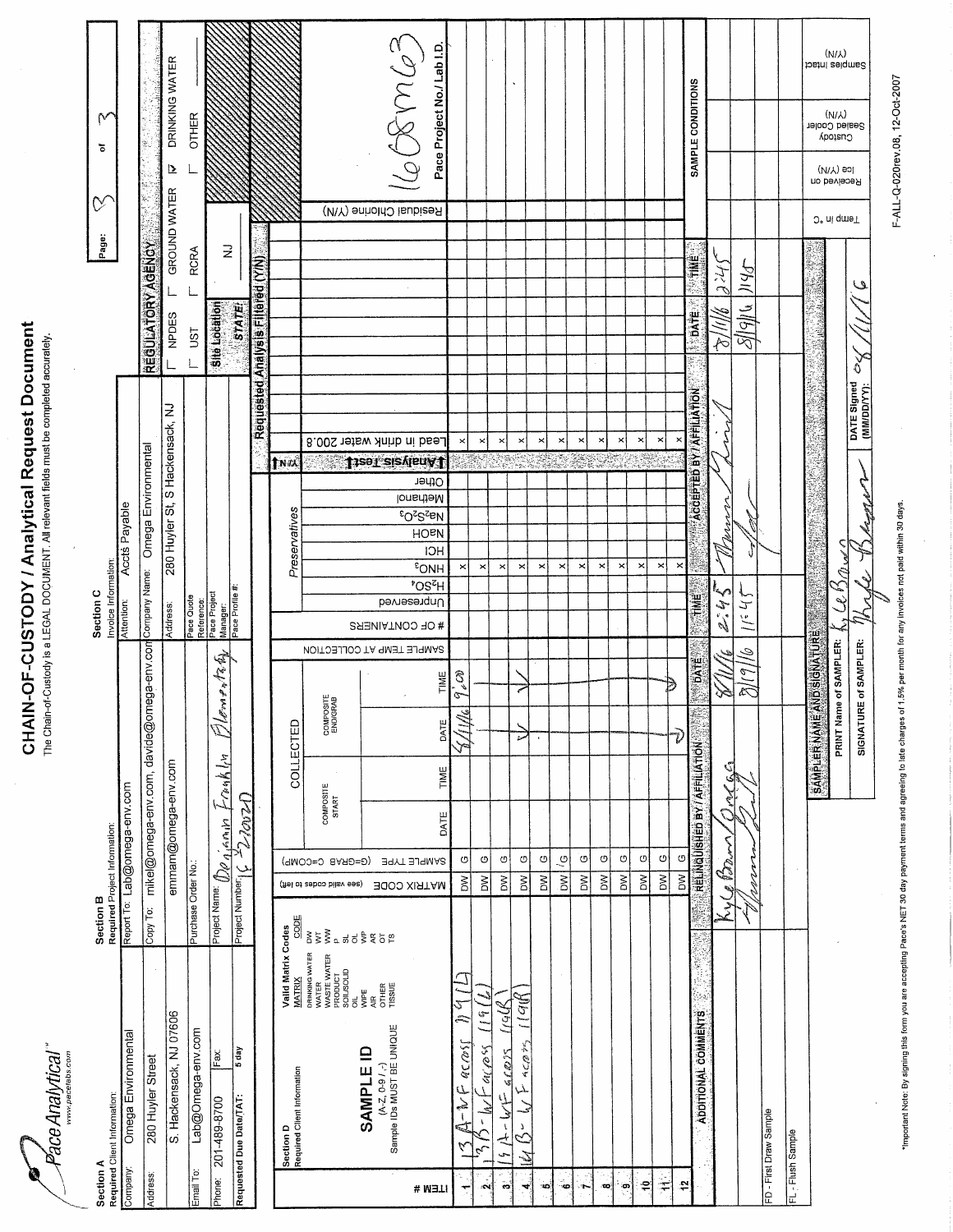

Results for the samples and analytes requested

The lab is not directly responsible for the integrity of the sample before receipt at the lab and is responsible only for the certified tests requested.

|                                      | NYSDOH ID#10478<br>www.pacelabs.com                   |                      |                           |                                                                 |                |           |
|--------------------------------------|-------------------------------------------------------|----------------------|---------------------------|-----------------------------------------------------------------|----------------|-----------|
| 280 Huyler Street                    | <b>Omega Environmental Services</b>                   |                      |                           |                                                                 |                |           |
| Attn To: Michael Levay               | South Hackensack, NJ 07606                            |                      |                           | Received<br>$: 08/19/16$ 11:45 AM<br>Collected By : Client      |                |           |
| Federal ID:<br>Copies To:            |                                                       |                      | <b>CC</b>                 | Sample Type : Potable Water                                     | Date Reported: | 8/30/2016 |
| Lab Number                           | Location                                              | <b>Collected</b>     | Units<br>Method<br>Limits | <u>Lead</u><br>ug/L<br>E200.8 : IOC<br>15                       |                |           |
| Distribution                         | 1608M63-001A 01A-WF NEAR (R) 148                      | 8/11/2016 9:00:00 AM | Analysis<br>Time          | < 1.0<br>8/26/2016 9:34:30 PM<br>BENJAMIN FRANKLIN ELEMENTARY   |                |           |
| Distribution                         | 1608M63-002A 01B-WF NEAR (R) 148 8/11/2016 9:00:00 AM |                      | Analysis<br>Time          | $22 *$<br>8/30/2016 12:59:27 PM<br>BENJAMIN FRANKLIN ELEMENTARY |                |           |
| Distribution                         | 1608M63-003A 02A-WF NEAR (L) 148                      | 8/11/2016 9:00:00 AM | Analysis<br>Time          | $18*$<br>8/30/2016 1:08:14 PM<br>BENJAMIN FRANKLIN ELEMENTARY   |                |           |
| Distribution                         | 1608M63-004A 02B-WF NEAR 148 (L)                      | 8/11/2016 9:00:00 AM | Analysis<br>Time          | 14<br>8/26/2016 9:37:26 PM<br>BENJAMIN FRANKLIN ELEMENTARY      |                |           |
| 1608M63-005A 03A-KSR<br>Distribution |                                                       | 8/11/2016 9:00:00 AM | Analysis<br>Time          | 3.3<br>8/26/2016 9:52:09 PM<br>BENJAMIN FRANKLIN ELEMENTARY     |                |           |

Result(s) reported meet(s) NYS Regulatory Limit(s). Result(s) flagged with Exceed NYSRegulatory Limit(s). Limit noted.

**\*** + = ELAP / NELAC does not offer certification for this analyte

| Treatments                  |                               |
|-----------------------------|-------------------------------|
| $A = Air Strepper Tower$    | G = Granular Activated Carbon |
| FM = Iron/Manganese Removal |                               |
| $N = N$ itrate Removal      | $O = Other$                   |

Test results meet the requirements of NELAC<br>Test results meet the requirements of NELAC unless otherwise noted.

Project Manager

This report shall not be reproduced except in full, without the written approval of the laboratory.<br>We without the written approval of the laboratory.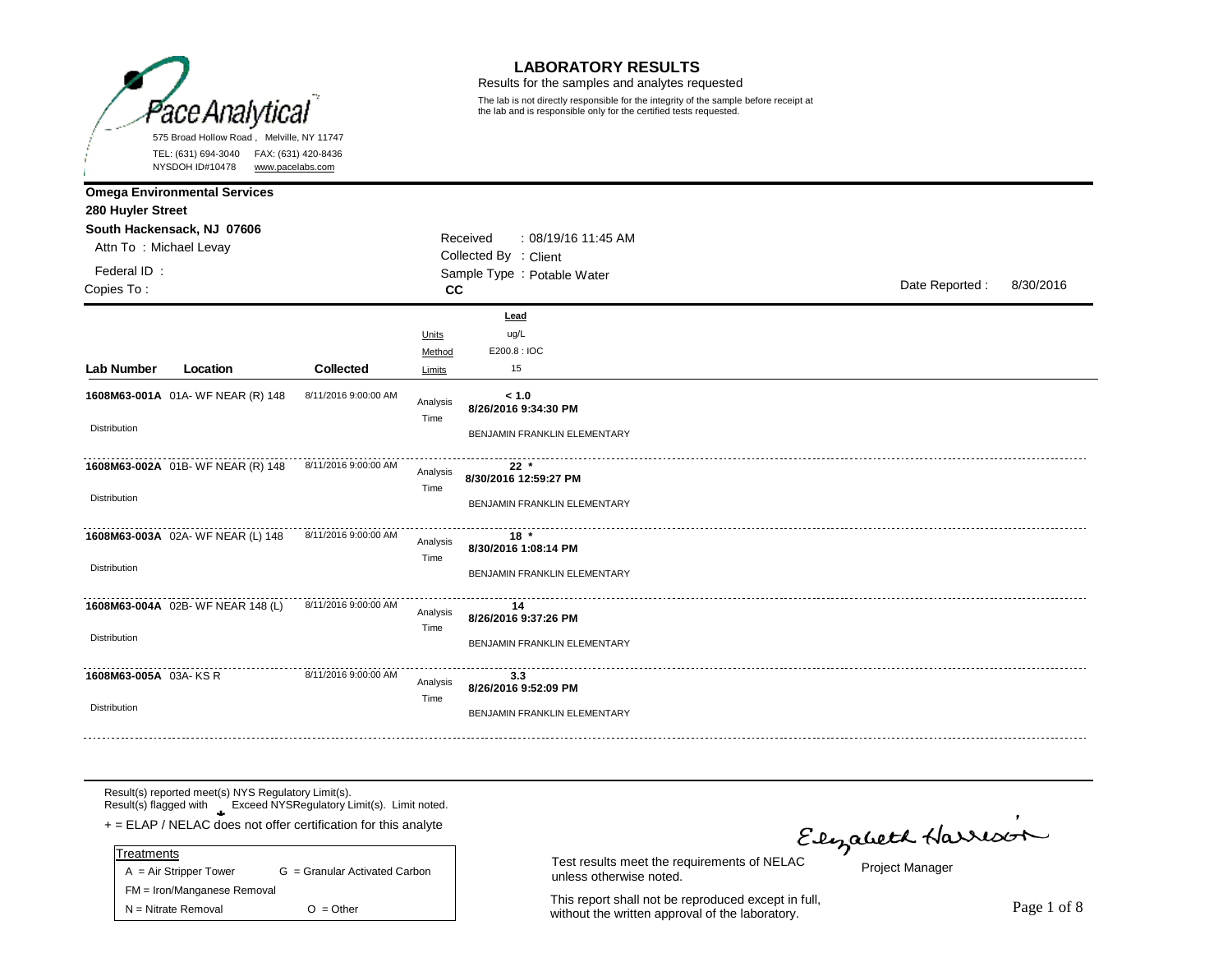

Results for the samples and analytes requested

The lab is not directly responsible for the integrity of the sample before receipt at the lab and is responsible only for the certified tests requested.

|                                      | NYSDOH ID#10478                     | www.pacelabs.com                                        |                           |                                                                |                |           |
|--------------------------------------|-------------------------------------|---------------------------------------------------------|---------------------------|----------------------------------------------------------------|----------------|-----------|
| 280 Huyler Street                    | <b>Omega Environmental Services</b> |                                                         |                           |                                                                |                |           |
| Attn To: Michael Levay               | South Hackensack, NJ 07606          |                                                         |                           | Received<br>$: 08/19/16$ 11:45 AM<br>Collected By : Client     |                |           |
| Federal ID:<br>Copies To:            |                                     |                                                         | cc                        | Sample Type : Potable Water                                    | Date Reported: | 8/30/2016 |
| Lab Number                           | Location                            | <b>Collected</b>                                        | Units<br>Method<br>Limits | Lead<br>ug/L<br>E200.8 : IOC<br>15                             |                |           |
| 1608M63-006A 03B-KSR<br>Distribution |                                     | 8/11/2016 9:00:00 AM                                    | Analysis<br>Time          | < 1.0<br>8/26/2016 9:55:04 PM<br>BENJAMIN FRANKLIN ELEMENTARY  |                |           |
| Distribution                         |                                     | 1608M63-007A 04A- WF NEXT TO FACUL 8/11/2016 9:00:00 AM | Analysis<br>Time          | 2.1<br>8/26/2016 9:57:59 PM<br>BENJAMIN FRANKLIN ELEMENTARY    |                |           |
| Distribution                         |                                     | 1608M63-008A 04B- WF NEXT TO FACUL 8/11/2016 9:00:00 AM | Analysis<br>Time          | < 1.0<br>8/26/2016 10:00:54 PM<br>BENJAMIN FRANKLIN ELEMENTARY |                |           |
| Distribution                         |                                     | 1608M63-009A 05A-WF NEXT TO FACUL 8/11/2016 9:00:00 AM  | Analysis<br>Time          | < 1.0<br>8/26/2016 10:03:47 PM<br>BENJAMIN FRANKLIN ELEMENTARY |                |           |
| Distribution                         |                                     | 1608M63-010A 05B-WF NEXT TO FACUL 8/11/2016 9:00:00 AM  | Analysis<br>Time          | < 1.0<br>8/26/2016 10:06:42 PM<br>BENJAMIN FRANKLIN ELEMENTARY |                |           |

Result(s) reported meet(s) NYS Regulatory Limit(s). Result(s) flagged with Exceed NYSRegulatory Limit(s). Limit noted.

**\*** + = ELAP / NELAC does not offer certification for this analyte

| Treatments                  |                               |
|-----------------------------|-------------------------------|
| $A = Air Strepper Tower$    | G = Granular Activated Carbon |
| FM = Iron/Manganese Removal |                               |
| $N =$ Nitrate Removal       | $O = Other$                   |

Test results meet the requirements of NELAC<br>Test results meet the requirements of NELAC

unless otherwise noted.

Project Manager

This report shall not be reproduced except in full, without the written approval of the laboratory.<br>We without the written approval of the laboratory.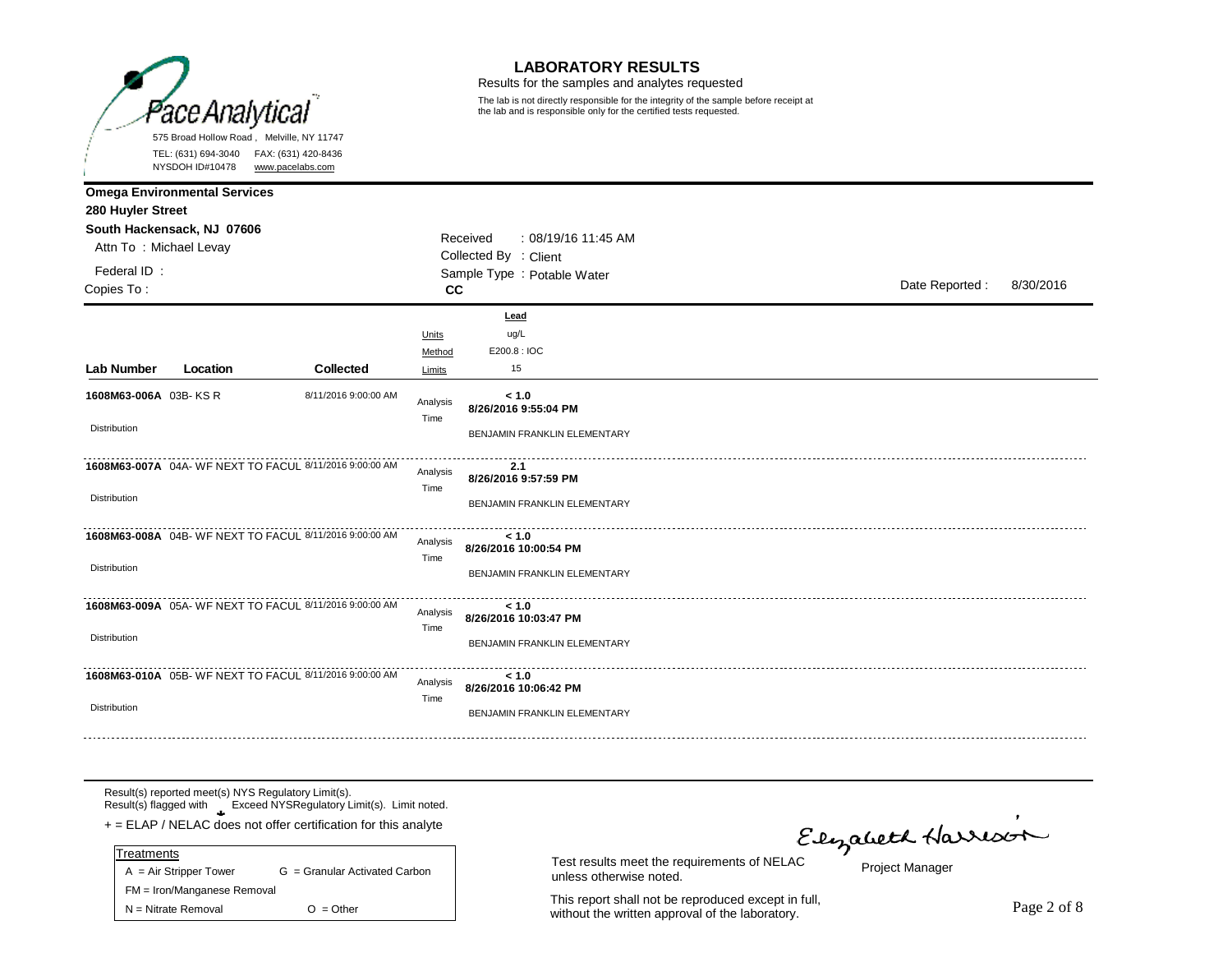

Results for the samples and analytes requested

The lab is not directly responsible for the integrity of the sample before receipt at the lab and is responsible only for the certified tests requested.

|                           | NYSDOH ID#10478<br>www.pacelabs.com                    |                      |                           |                                                                |                |           |
|---------------------------|--------------------------------------------------------|----------------------|---------------------------|----------------------------------------------------------------|----------------|-----------|
| 280 Huyler Street         | <b>Omega Environmental Services</b>                    |                      |                           |                                                                |                |           |
| Attn To: Michael Levay    | South Hackensack, NJ 07606                             |                      |                           | Received<br>: 08/19/16 11:45 AM<br>Collected By : Client       |                |           |
| Federal ID:<br>Copies To: |                                                        |                      | <b>CC</b>                 | Sample Type : Potable Water                                    | Date Reported: | 8/30/2016 |
| Lab Number                | Location                                               | <b>Collected</b>     | Units<br>Method<br>Limits | Lead<br>ug/L<br>E200.8 : IOC<br>15                             |                |           |
| Distribution              | 1608M63-011A 06A-KS FACULTY RM                         | 8/11/2016 9:00:00 AM | Analysis<br>Time          | 1.6<br>8/26/2016 10:09:35 PM<br>BENJAMIN FRANKLIN ELEMENTARY   |                |           |
| Distribution              | 1608M63-012A 06B-KS FACULTY RM                         | 8/11/2016 9:00:00 AM | Analysis<br>Time          | < 1.0<br>8/26/2016 10:12:30 PM<br>BENJAMIN FRANKLIN ELEMENTARY |                |           |
| Distribution              | 1608M63-013A 07A-KS MAIN OFFICE                        | 8/11/2016 9:00:00 AM | Analysis<br>Time          | 11<br>8/26/2016 10:27:13 PM<br>BENJAMIN FRANKLIN ELEMENTARY    |                |           |
| Distribution              | 1608M63-014A 07B-KS MAIN OFFICE                        | 8/11/2016 9:00:00 AM | Analysis<br>Time          | < 1.0<br>8/26/2016 10:30:09 PM<br>BENJAMIN FRANKLIN ELEMENTARY |                |           |
| Distribution              | 1608M63-015A 08A- WF NURSE OFFICE 8/11/2016 9:00:00 AM |                      | Analysis<br>Time          | 7.8<br>8/26/2016 10:33:03 PM<br>BENJAMIN FRANKLIN ELEMENTARY   |                |           |

Result(s) reported meet(s) NYS Regulatory Limit(s). Result(s) flagged with Exceed NYSRegulatory Limit(s). Limit noted.

**\*** + = ELAP / NELAC does not offer certification for this analyte

| $A = Air Strepper Tower$ | G = Granular Activated Carbon             |
|--------------------------|-------------------------------------------|
|                          |                                           |
| $N = N$ itrate Removal   | $O = Other$                               |
|                          | Treatments<br>FM = Iron/Manganese Removal |

Test results meet the requirements of NELAC<br>Test results meet the requirements of NELAC

unless otherwise noted.

This report shall not be reproduced except in full, without the written approval of the laboratory.<br>We without the written approval of the laboratory.

Project Manager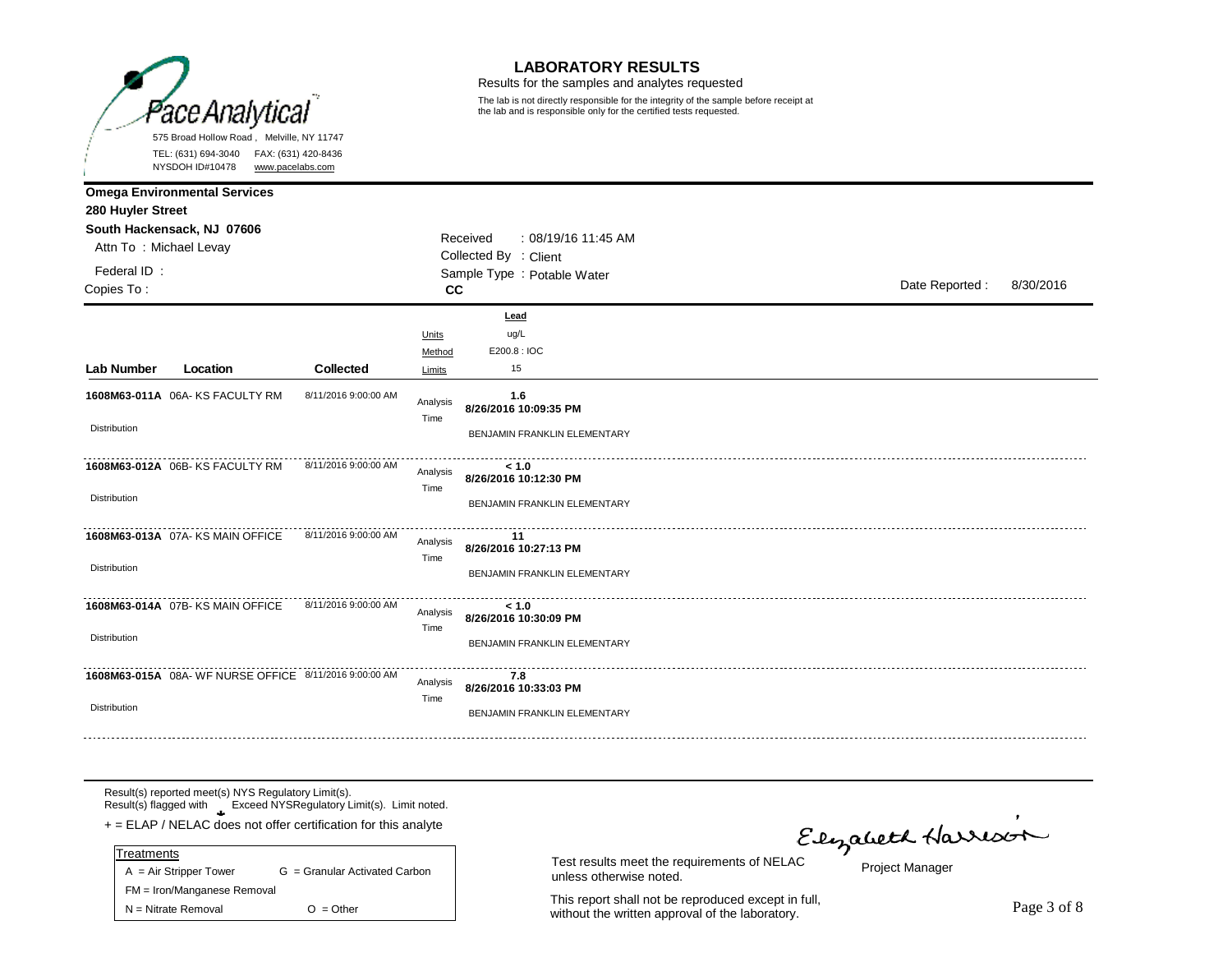

Results for the samples and analytes requested

The lab is not directly responsible for the integrity of the sample before receipt at the lab and is responsible only for the certified tests requested.

|                           | NYSDOH ID#10478<br>www.pacelabs.com                   |                      |                           |                                                                |                |           |
|---------------------------|-------------------------------------------------------|----------------------|---------------------------|----------------------------------------------------------------|----------------|-----------|
| 280 Huyler Street         | <b>Omega Environmental Services</b>                   |                      |                           |                                                                |                |           |
| Attn To: Michael Levay    | South Hackensack, NJ 07606                            |                      |                           | Received<br>$: 08/19/16$ 11:45 AM<br>Collected By : Client     |                |           |
| Federal ID:<br>Copies To: |                                                       |                      | <b>CC</b>                 | Sample Type : Potable Water                                    | Date Reported: | 8/30/2016 |
| Lab Number                | Location                                              | Collected            | Units<br>Method<br>Limits | <u>Lead</u><br>ug/L<br>E200.8 : IOC<br>15                      |                |           |
| Distribution              | 1608M63-016A 08B-WF NURSE OFFICE 8/11/2016 9:00:00 AM |                      | Analysis<br>Time          | 1.3<br>8/26/2016 10:35:57 PM<br>BENJAMIN FRANKLIN ELEMENTARY   |                |           |
| Distribution              | 1608M63-017A 09A- WF NEAR 109                         | 8/11/2016 9:00:00 AM | Analysis<br>Time          | $16*$<br>8/26/2016 10:38:52 PM<br>BENJAMIN FRANKLIN ELEMENTARY |                |           |
| Distribution              | 1608M63-018A 09B-WF NEAR 109                          | 8/11/2016 9:00:00 AM | Analysis<br>Time          | 1.6<br>8/26/2016 10:41:48 PM<br>BENJAMIN FRANKLIN ELEMENTARY   |                |           |
| Distribution              | 1608M63-019A 10A-WF NEAR 139 (R)                      | 8/11/2016 9:00:00 AM | Analysis<br>Time          | 1.6<br>8/26/2016 10:44:45 PM<br>BENJAMIN FRANKLIN ELEMENTARY   |                |           |
| Distribution              | 1608M63-020A 10B- WF NEAR 139 (R)                     | 8/11/2016 9:00:00 AM | Analysis<br>Time          | < 1.0<br>8/26/2016 10:47:40 PM<br>BENJAMIN FRANKLIN ELEMENTARY |                |           |

Result(s) reported meet(s) NYS Regulatory Limit(s). Result(s) flagged with  $\leftarrow$  Exceed NYSRegulatory Limit(s). Limit noted.

**\*** + = ELAP / NELAC does not offer certification for this analyte

| Treatments |                             |                               |
|------------|-----------------------------|-------------------------------|
|            | $A = Air Strepper Tower$    | G = Granular Activated Carbon |
|            | FM = Iron/Manganese Removal |                               |
|            | $N =$ Nitrate Removal       | $O = Other$                   |

unless otherwise noted.

This report shall not be reproduced except in full, without the written approval of the laboratory.<br>We without the written approval of the laboratory.

Test results meet the requirements of NELAC<br>Test results meet the requirements of NELAC

Project Manager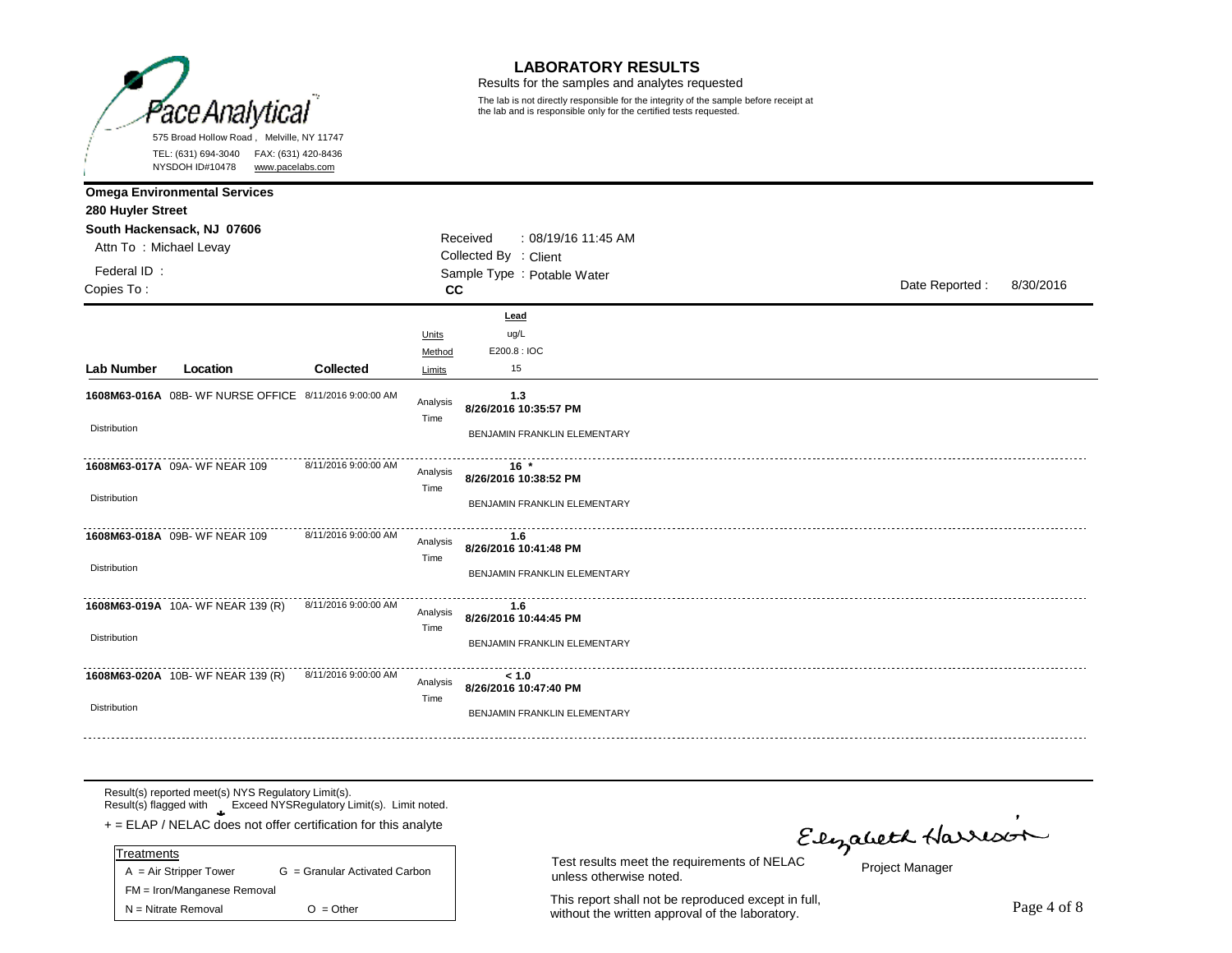

Results for the samples and analytes requested

The lab is not directly responsible for the integrity of the sample before receipt at the lab and is responsible only for the certified tests requested.

|                           | NYSDOH ID#10478<br>www.pacelabs.com                      |                  |                           |                                                                |                |           |
|---------------------------|----------------------------------------------------------|------------------|---------------------------|----------------------------------------------------------------|----------------|-----------|
| 280 Huyler Street         | <b>Omega Environmental Services</b>                      |                  |                           |                                                                |                |           |
| Attn To: Michael Levay    | South Hackensack, NJ 07606                               |                  |                           | Received<br>$: 08/19/16$ 11:45 AM<br>Collected By : Client     |                |           |
| Federal ID:<br>Copies To: |                                                          |                  | cc                        | Sample Type : Potable Water                                    | Date Reported: | 8/30/2016 |
| Lab Number                | Location                                                 | <b>Collected</b> | Units<br>Method<br>Limits | Lead<br>ug/L<br>E200.8 : IOC<br>15                             |                |           |
| Distribution              | 1608M63-021A 11A-WF ACROSS 108 (R) 8/11/2016 9:00:00 AM  |                  | Analysis<br>Time          | 14<br>8/26/2016 11:02:20 PM<br>BENJAMIN FRANKLIN ELEMENTARY    |                |           |
| Distribution              | 1608M63-022A 11B- WF ACROSS 108 (R) 8/11/2016 9:00:00 AM |                  | Analysis<br>Time          | < 1.0<br>8/26/2016 11:05:14 PM<br>BENJAMIN FRANKLIN ELEMENTARY |                |           |
| Distribution              | 1608M63-023A 12A-WF ACROSS 108 (L) 8/11/2016 9:00:00 AM  |                  | Analysis<br>Time          | 9.5<br>8/26/2016 11:08:10 PM<br>BENJAMIN FRANKLIN ELEMENTARY   |                |           |
| Distribution              | 1608M63-024A 12B-WF ACROSS 108 (L) 8/11/2016 9:00:00 AM  |                  | Analysis<br>Time          | < 1.0<br>8/26/2016 11:11:04 PM<br>BENJAMIN FRANKLIN ELEMENTARY |                |           |
| Distribution              | 1608M63-025A 13A-WF ACROSS 119 (L) 8/11/2016 9:00:00 AM  |                  | Analysis<br>Time          | < 1.0<br>8/26/2016 11:13:58 PM<br>BENJAMIN FRANKLIN ELEMENTARY |                |           |

Result(s) reported meet(s) NYS Regulatory Limit(s). Result(s) flagged with Exceed NYSRegulatory Limit(s). Limit noted.

**\*** + = ELAP / NELAC does not offer certification for this analyte

| Treatments                  |                               |
|-----------------------------|-------------------------------|
| $A = Air Strepper Tower$    | G = Granular Activated Carbon |
| FM = Iron/Manganese Removal |                               |
| $N =$ Nitrate Removal       | $O = Other$                   |

Test results meet the requirements of NELAC<br>Test results meet the requirements of NELAC

unless otherwise noted.

Project Manager

This report shall not be reproduced except in full, without the written approval of the laboratory.<br>Without the written approval of the laboratory.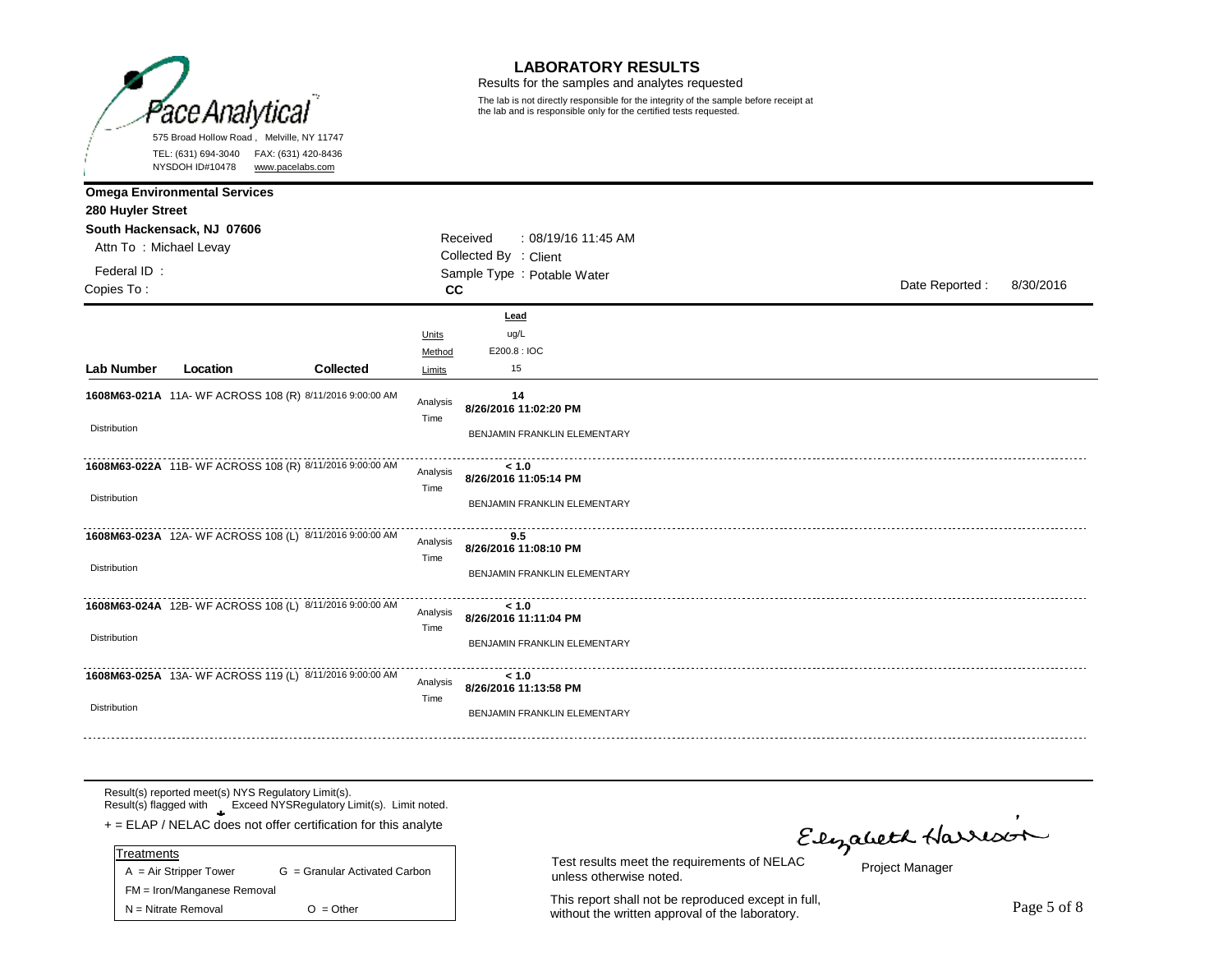

Results for the samples and analytes requested

The lab is not directly responsible for the integrity of the sample before receipt at the lab and is responsible only for the certified tests requested.

|                                                                          | NYSDOH ID#10478                                                   | www.pacelabs.com                                         |                  |                                                                                           |                |           |
|--------------------------------------------------------------------------|-------------------------------------------------------------------|----------------------------------------------------------|------------------|-------------------------------------------------------------------------------------------|----------------|-----------|
| 280 Huyler Street<br>Attn To: Michael Levay<br>Federal ID:<br>Copies To: | <b>Omega Environmental Services</b><br>South Hackensack, NJ 07606 |                                                          | <b>CC</b>        | $: 08/19/16$ 11:45 AM<br>Received<br>Collected By : Client<br>Sample Type : Potable Water | Date Reported: | 8/30/2016 |
|                                                                          |                                                                   |                                                          | Units<br>Method  | Lead<br>ug/L<br>E200.8 : IOC                                                              |                |           |
| Lab Number                                                               | Location                                                          | <b>Collected</b>                                         | Limits           | 15                                                                                        |                |           |
| <b>Distribution</b>                                                      |                                                                   | 1608M63-026A 13B- WF ACROSS 119 (L) 8/11/2016 9:00:00 AM | Analysis<br>Time | < 1.0<br>8/26/2016 11:16:54 PM<br>BENJAMIN FRANKLIN ELEMENTARY                            |                |           |
|                                                                          |                                                                   | 1608M63-027A 14A-WF ACROSS 119 (R) 8/11/2016 9:00:00 AM  | Analysis<br>Time | 3.1<br>8/26/2016 11:19:50 PM                                                              |                |           |
| <b>Distribution</b>                                                      |                                                                   |                                                          |                  | BENJAMIN FRANKLIN ELEMENTARY                                                              |                |           |
|                                                                          |                                                                   | 1608M63-028A 14B- WF ACROSS 119 (R) 8/11/2016 9:00:00 AM | Analysis<br>Time | < 1.0<br>8/26/2016 11:22:45 PM                                                            |                |           |
| Distribution                                                             |                                                                   |                                                          |                  | BENJAMIN FRANKLIN ELEMENTARY                                                              |                |           |

Result(s) reported meet(s) NYS Regulatory Limit(s). Result(s) flagged with Exceed NYSRegulatory Limit(s). Limit noted.

**\*** + = ELAP / NELAC does not offer certification for this analyte

| Treatments                  |                               |
|-----------------------------|-------------------------------|
| $A = Air Strepper Tower$    | G = Granular Activated Carbon |
| FM = Iron/Manganese Removal |                               |
| $N =$ Nitrate Removal       | $O = Other$                   |

Test results meet the requirements of NELAC<br>Test results meet the requirements of NELAC

Project Manager

This report shall not be reproduced except in full, without the written approval of the laboratory.<br>We without the written approval of the laboratory.

unless otherwise noted.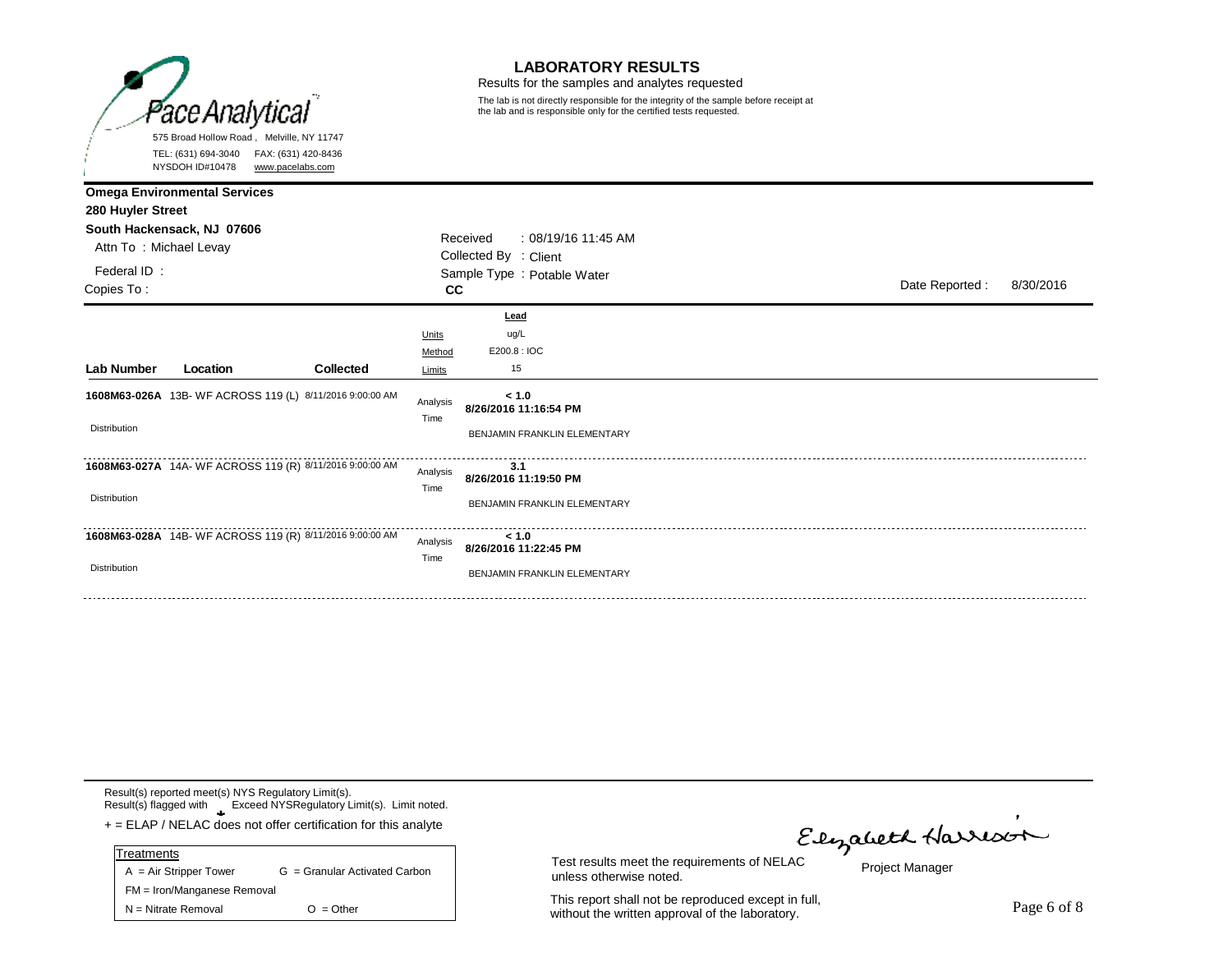

Client Instructions:

*PACE ANALYTICAL 575 Broad Hollow Road Melville, NY 11747 Website: [www.pacelabs.com](http://www.pacelabs.com) TEL: (631) 694-3040 FAX: (631) 420-8436*

# **Sample Receipt Checklist**

| Date and Time Received: 8/19/2016 11:45:00 AM<br>Received by Matthew Grasso<br>Elizabeth Harrison<br>Reviewed by:<br><b>Reviewed Date:</b><br>8/29/2016 3:04:00 PM<br>$\blacktriangledown$<br>$No$ $\Box$<br>Yes<br>⊻<br>$No$ $\Box$<br>Yes<br>⊻<br>Yes<br>No L<br>$\blacktriangledown$<br>$No$ $\Box$<br>Yes<br>⊻<br>$No$ $\Box$<br>Yes<br>$\vert\!\vert\mathbf{v}\vert\!\vert$<br>$No \Box$<br><b>Not Present</b><br>Yes<br>$\blacktriangledown$<br>$No$ $\Box$<br>Yes<br>M<br>$No$ $\Box$<br><b>NA</b><br>Yes<br>V<br>Broken $\Box$<br>Intact<br>Leaking<br>⊻<br>$No$ $\Box$<br>Yes<br>⊻<br>Yes<br>No <sub>1</sub><br>⊻<br>$No$ $\Box$<br>Yes<br>$\blacktriangledown$<br>$No$ $\Box$<br>Yes<br><b>NA</b><br>$\blacktriangledown$<br>$No$ $\Box$<br><b>NA</b><br>Yes<br>No<br>Yes<br>$\mathsf{o}$<br>To<br>☑<br>No $\Box$<br>No Vials<br>Yes<br>$\overline{\blacktriangledown}$<br>No<br>Yes<br><b>NA</b><br>⊻<br>$No \Box$<br>No Water<br>Yes<br>V<br>Yes<br>$No$ $\Box$<br>$No$ $\overline{\vee}$<br>Yes<br>Not Present ■<br>Air Bil<br>Sticker $\Box$<br>SAS:<br>Any No response should be detailed in the comments section below, if applicable. |
|--------------------------------------------------------------------------------------------------------------------------------------------------------------------------------------------------------------------------------------------------------------------------------------------------------------------------------------------------------------------------------------------------------------------------------------------------------------------------------------------------------------------------------------------------------------------------------------------------------------------------------------------------------------------------------------------------------------------------------------------------------------------------------------------------------------------------------------------------------------------------------------------------------------------------------------------------------------------------------------------------------------------------------------------------------------------------------------------------------------------------------------------------------|
|                                                                                                                                                                                                                                                                                                                                                                                                                                                                                                                                                                                                                                                                                                                                                                                                                                                                                                                                                                                                                                                                                                                                                        |
|                                                                                                                                                                                                                                                                                                                                                                                                                                                                                                                                                                                                                                                                                                                                                                                                                                                                                                                                                                                                                                                                                                                                                        |
|                                                                                                                                                                                                                                                                                                                                                                                                                                                                                                                                                                                                                                                                                                                                                                                                                                                                                                                                                                                                                                                                                                                                                        |
|                                                                                                                                                                                                                                                                                                                                                                                                                                                                                                                                                                                                                                                                                                                                                                                                                                                                                                                                                                                                                                                                                                                                                        |
|                                                                                                                                                                                                                                                                                                                                                                                                                                                                                                                                                                                                                                                                                                                                                                                                                                                                                                                                                                                                                                                                                                                                                        |
|                                                                                                                                                                                                                                                                                                                                                                                                                                                                                                                                                                                                                                                                                                                                                                                                                                                                                                                                                                                                                                                                                                                                                        |
|                                                                                                                                                                                                                                                                                                                                                                                                                                                                                                                                                                                                                                                                                                                                                                                                                                                                                                                                                                                                                                                                                                                                                        |
|                                                                                                                                                                                                                                                                                                                                                                                                                                                                                                                                                                                                                                                                                                                                                                                                                                                                                                                                                                                                                                                                                                                                                        |
|                                                                                                                                                                                                                                                                                                                                                                                                                                                                                                                                                                                                                                                                                                                                                                                                                                                                                                                                                                                                                                                                                                                                                        |
|                                                                                                                                                                                                                                                                                                                                                                                                                                                                                                                                                                                                                                                                                                                                                                                                                                                                                                                                                                                                                                                                                                                                                        |
|                                                                                                                                                                                                                                                                                                                                                                                                                                                                                                                                                                                                                                                                                                                                                                                                                                                                                                                                                                                                                                                                                                                                                        |
|                                                                                                                                                                                                                                                                                                                                                                                                                                                                                                                                                                                                                                                                                                                                                                                                                                                                                                                                                                                                                                                                                                                                                        |
|                                                                                                                                                                                                                                                                                                                                                                                                                                                                                                                                                                                                                                                                                                                                                                                                                                                                                                                                                                                                                                                                                                                                                        |
|                                                                                                                                                                                                                                                                                                                                                                                                                                                                                                                                                                                                                                                                                                                                                                                                                                                                                                                                                                                                                                                                                                                                                        |
|                                                                                                                                                                                                                                                                                                                                                                                                                                                                                                                                                                                                                                                                                                                                                                                                                                                                                                                                                                                                                                                                                                                                                        |
|                                                                                                                                                                                                                                                                                                                                                                                                                                                                                                                                                                                                                                                                                                                                                                                                                                                                                                                                                                                                                                                                                                                                                        |
|                                                                                                                                                                                                                                                                                                                                                                                                                                                                                                                                                                                                                                                                                                                                                                                                                                                                                                                                                                                                                                                                                                                                                        |
|                                                                                                                                                                                                                                                                                                                                                                                                                                                                                                                                                                                                                                                                                                                                                                                                                                                                                                                                                                                                                                                                                                                                                        |
|                                                                                                                                                                                                                                                                                                                                                                                                                                                                                                                                                                                                                                                                                                                                                                                                                                                                                                                                                                                                                                                                                                                                                        |
|                                                                                                                                                                                                                                                                                                                                                                                                                                                                                                                                                                                                                                                                                                                                                                                                                                                                                                                                                                                                                                                                                                                                                        |
|                                                                                                                                                                                                                                                                                                                                                                                                                                                                                                                                                                                                                                                                                                                                                                                                                                                                                                                                                                                                                                                                                                                                                        |
|                                                                                                                                                                                                                                                                                                                                                                                                                                                                                                                                                                                                                                                                                                                                                                                                                                                                                                                                                                                                                                                                                                                                                        |
|                                                                                                                                                                                                                                                                                                                                                                                                                                                                                                                                                                                                                                                                                                                                                                                                                                                                                                                                                                                                                                                                                                                                                        |
|                                                                                                                                                                                                                                                                                                                                                                                                                                                                                                                                                                                                                                                                                                                                                                                                                                                                                                                                                                                                                                                                                                                                                        |
|                                                                                                                                                                                                                                                                                                                                                                                                                                                                                                                                                                                                                                                                                                                                                                                                                                                                                                                                                                                                                                                                                                                                                        |
|                                                                                                                                                                                                                                                                                                                                                                                                                                                                                                                                                                                                                                                                                                                                                                                                                                                                                                                                                                                                                                                                                                                                                        |
|                                                                                                                                                                                                                                                                                                                                                                                                                                                                                                                                                                                                                                                                                                                                                                                                                                                                                                                                                                                                                                                                                                                                                        |
|                                                                                                                                                                                                                                                                                                                                                                                                                                                                                                                                                                                                                                                                                                                                                                                                                                                                                                                                                                                                                                                                                                                                                        |
| Person Contacted:                                                                                                                                                                                                                                                                                                                                                                                                                                                                                                                                                                                                                                                                                                                                                                                                                                                                                                                                                                                                                                                                                                                                      |

Date Contacted: Contacted By: Regarding: Comments: CorrectiveAction: